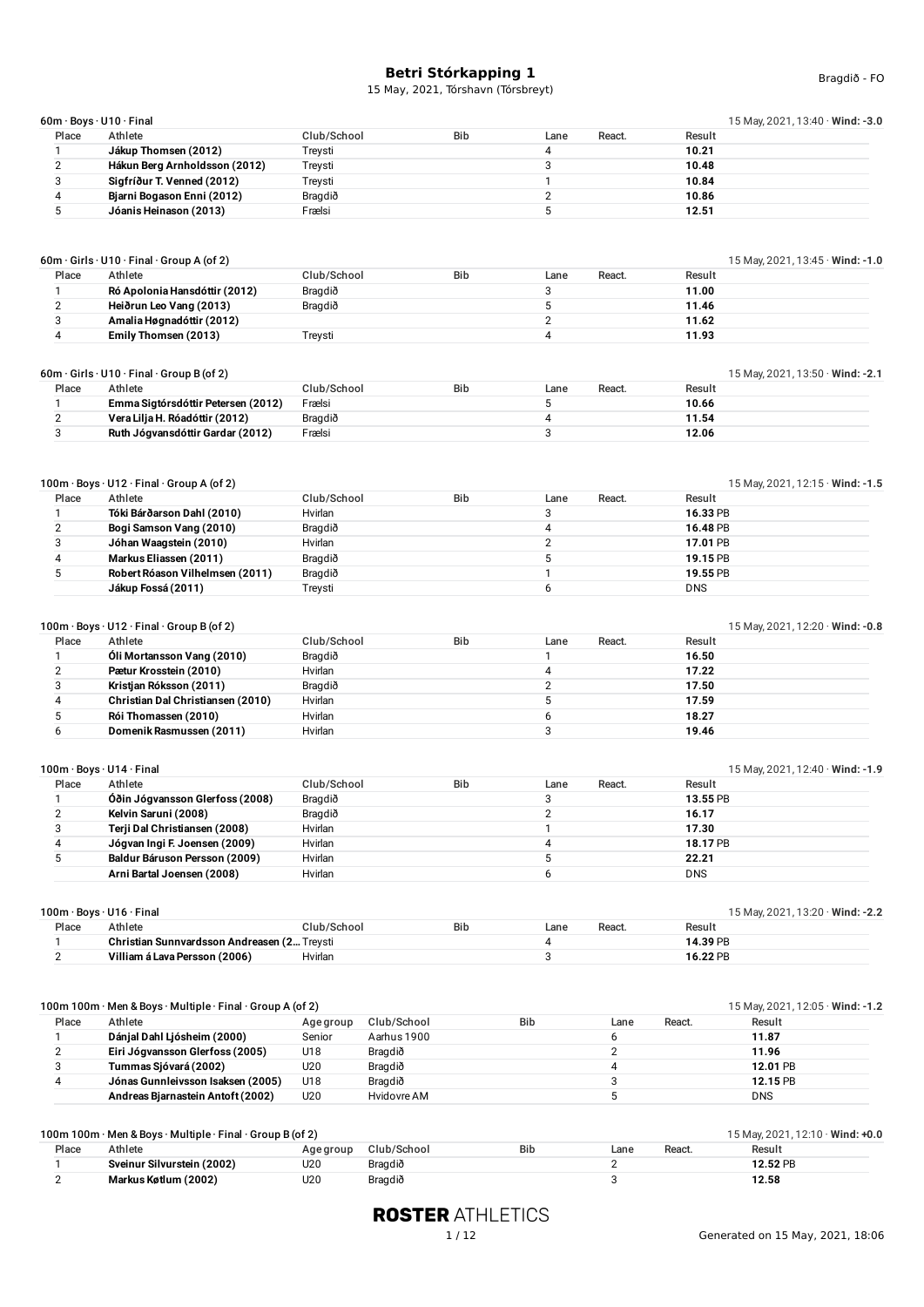15 May, 2021, Tórshavn (Tórsbreyt)

| c<br>ັ | (2002)<br><b>Ann</b><br>. IODAI   | U20<br>$\sim$ | $\cdots$<br>Bragdið | ית ו<br>.60<br>the contract of the contract of the contract of |
|--------|-----------------------------------|---------------|---------------------|----------------------------------------------------------------|
| 4      | $^{\prime}$ 1986)<br>Túni<br>luet | Seniol        | Trevsti             | 16.01                                                          |
|        | Ingolf Tyørfoss (2002)            | U20           |                     | <b>DNS</b>                                                     |

| Place               | $100m \cdot$ Girls $\cdot$ U12 $\cdot$ Final $\cdot$ Group A (of 3)<br>Athlete | Club/School        |             | <b>Bib</b> | Lane                   | React.     | Result         | 15 May, 2021, 12:25 · Wind: -1.4       |
|---------------------|--------------------------------------------------------------------------------|--------------------|-------------|------------|------------------------|------------|----------------|----------------------------------------|
| 1                   | Sigrið Hansdóttir (2010)                                                       | Bragdið            |             |            | 4                      |            | 14.98 PB       |                                        |
| $\overline{2}$      | Heiðrún Bogadóttir Enni (2010)                                                 | Bragdið            |             |            | 3                      |            | 15.88 PB       |                                        |
| 3                   | Debora Hvannastein (2011)                                                      | Treysti            |             |            | 5                      |            | 16.90 PB       |                                        |
| 4                   | Guðrið Høgenni (2010)                                                          | Bragdið            |             |            | $\overline{2}$         |            | 17.29 PB       |                                        |
| 5                   | Jennhild Lydersen (2010)                                                       | Treysti            |             |            | 6                      |            | 17.62 PB       |                                        |
|                     |                                                                                |                    |             |            |                        |            |                |                                        |
|                     | $100m \cdot$ Girls $\cdot$ U12 $\cdot$ Final $\cdot$ Group B (of 3)            |                    |             |            |                        |            |                | 15 May, 2021, 12:30 · Wind: -1.7       |
| Place               | Athlete                                                                        | Club/School        |             | <b>Bib</b> | Lane                   | React.     | Result         |                                        |
| $\mathbf{1}$        | Andrea Heinadóttir (2011)                                                      | Frælsi             |             |            | $\overline{2}$         |            | 16.72          |                                        |
| $\overline{2}$      | Annika Ravnsfjall (2010)                                                       | Frælsi             |             |            | 3                      |            | 17.10          |                                        |
| 3                   | Guðrið Høgnadóttir (2010)                                                      |                    |             |            | 4                      |            | 19.36          |                                        |
| 4                   | Sunneva Ravnsfjall (2010)                                                      | Frælsi             |             |            | $\mathbf{1}$           |            | 19.62          |                                        |
|                     |                                                                                |                    |             |            |                        |            |                |                                        |
|                     | $100m \cdot$ Girls $\cdot$ U12 $\cdot$ Final $\cdot$ Group C (of 3)            |                    |             |            |                        |            |                | 15 May, 2021, 12:35 $\cdot$ Wind: -0.8 |
| Place               | Athlete                                                                        | Club/School        |             | <b>Bib</b> | Lane<br>$\overline{2}$ | React.     | Result         |                                        |
| 1<br>$\overline{2}$ | Durita Davidsen (2011)<br>Nanna á Fløtti Syderbø (2011)                        | Treysti            |             |            | $\mathbf{1}$           |            | 17.75<br>18.79 |                                        |
| 3                   | Mia Ásadottir (2010)                                                           | Treysti<br>Hvirlan |             |            | 3                      |            | 18.99          |                                        |
|                     |                                                                                |                    |             |            |                        |            |                |                                        |
| 4                   | Vera Alstrup Vang (2011)                                                       | Bragdið            |             |            | 4                      |            | 19.66          |                                        |
|                     | 100m · Girls · U14 · Final                                                     |                    |             |            |                        |            |                | 15 May, 2021, 13:05 · Wind: -0.5       |
| Place               | Athlete                                                                        | Club/School        |             | <b>Bib</b> | Lane                   | React.     | Result         |                                        |
| 1                   | Natalia Lydersen (2008)                                                        | Treysti            |             |            | 3                      |            | 14.63          |                                        |
| $\overline{2}$      | Elena E. Olsen (2008)                                                          | Hvirlan            |             |            | 4                      |            | 15.48 PB       |                                        |
| 3                   | Katrin Streymoy Sahin-Skjalm (2008)                                            | Bragdið            |             |            | $\overline{2}$         |            | 15.60 PB       |                                        |
| 4                   | Tabita Hvannastein (2008)                                                      | Treysti            |             |            | 5                      |            | 16.23 PB       |                                        |
| 5                   | Bjalla Beintudóttir Dalsgarð (2009)                                            | Hvirlan            |             |            | 6                      |            | 17.92          |                                        |
| 6                   | Sólja Rye (2009)                                                               | Hvirlan            |             |            | $\mathbf{1}$           |            | 20.23          |                                        |
|                     |                                                                                |                    |             |            |                        |            |                |                                        |
|                     | 100m 100m · Women & Girls · Multiple · Final                                   |                    |             |            |                        |            |                | 15 May, 2021, 12:00 · Wind: -1.7       |
| Place               | Athlete                                                                        | Age group          | Club/School |            | <b>Bib</b>             | Lane       | React.         | Result                                 |
| 1                   | Oddvör Josephsen (2001)                                                        | Senior             | Vejle IF    |            |                        | $\sqrt{4}$ |                | 13.97                                  |
| $\overline{2}$      | Maria Biskopstø (2002)                                                         | U20                | Treysti     |            |                        | 3          |                | 14.07                                  |
|                     | Tinna Berg Jørgensen (1999)                                                    | Senior             | Hvirlan     |            |                        | 2          |                | <b>DNS</b>                             |
|                     | Bjørg Djurhuus Jensen (2003)                                                   | U20                | Hvidovre AM |            |                        | 5          |                | <b>DNS</b>                             |
|                     | 100m 100m · Women · Multiple, U20 · Final                                      |                    |             |            |                        |            |                | 15 May, 2021, 12:00 $\cdot$ Wind: -1.7 |
| Place               | Athlete                                                                        | Club/School        |             | <b>Bib</b> | Lane                   | React.     | Result         |                                        |
| $\mathbf{1}$        | Maria Biskopstø (2002)                                                         | Treysti            |             |            | 3                      |            | 14.07          |                                        |
|                     | Bjørg Djurhuus Jensen (2003)                                                   | Hvidovre AM        |             |            | 5                      |            | <b>DNS</b>     |                                        |
|                     |                                                                                |                    |             |            |                        |            |                |                                        |
|                     | 100m 100m · Women · Multiple, Senior · Final                                   |                    |             |            |                        |            |                | 15 May, 2021, 12:00 · Wind: -1.7       |
| Place               | Athlete<br>Oddvör Josephsen (2001)                                             | Club/School        |             | Bib        | Lane                   | React.     | Result         |                                        |
| $\mathbf{1}$        |                                                                                | Vejle IF           |             |            | 4                      |            | 13.97          |                                        |
|                     | Tinna Berg Jørgensen (1999)                                                    | Hvirlan            |             |            | $\overline{2}$         |            | <b>DNS</b>     |                                        |
|                     |                                                                                |                    |             |            |                        |            |                | 15 May, 2021, 13:25 · Wind: -2.3       |
|                     | 100m G14-17 100m · Women & Girls · Multiple · Final                            |                    |             |            |                        |            |                |                                        |
| Place               | Athlete                                                                        | Age group          | Club/School |            | Bib                    | Lane       | React.         | Result                                 |
| 1                   | Jóhanna Pedersen (2006)                                                        | U16                | Hvirlan     |            |                        | $\pmb{4}$  |                | 13.88 SB                               |
|                     |                                                                                |                    |             |            |                        |            |                |                                        |
| $\overline{2}$      | Arina Ludvig Michelsen (2005)<br>Lý Petersen (2007)                            | U18                | Bragdið     |            |                        | 3          |                | 14.36 SB                               |
| 3                   |                                                                                | U16                | Treysti     |            |                        | 5          |                | 15.34 PB                               |
|                     | 100m G14-17 100m · Girls · Multiple, U16 · Final                               |                    |             |            |                        |            |                |                                        |
| Place               | Athlete                                                                        | Club/School        |             | <b>Bib</b> | Lane                   | React.     | Result         | 15 May, 2021, 13:25 · Wind: -2.3       |

2 **Lý Petersen (2007)** Treysti 5 **15.34** PB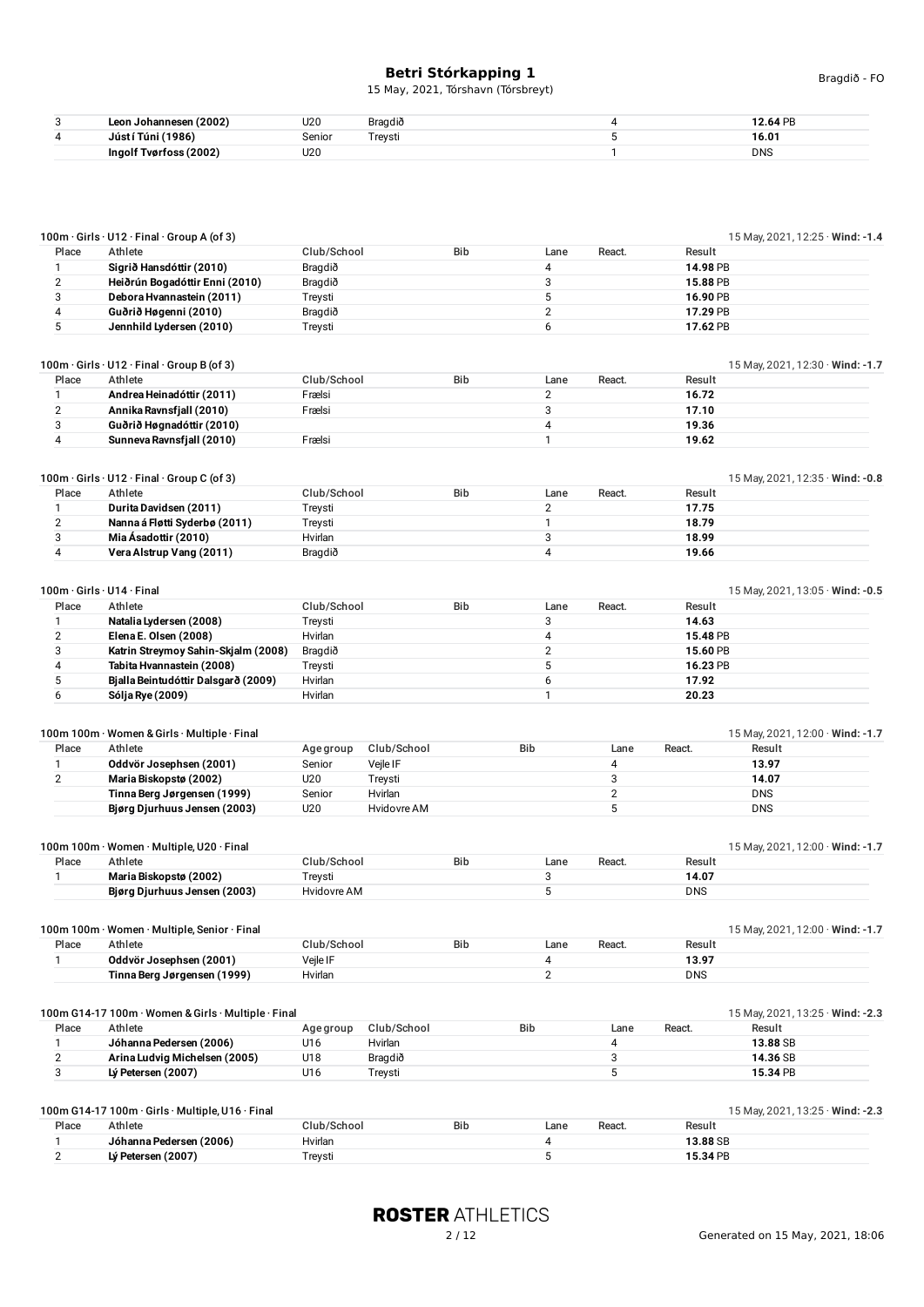#### **Betri Stórkapping 1** 15 May, 2021, Tórshavn (Tórsbreyt)

|                | 100m G14-17 100m · Girls · Multiple, U18 · Final |             |             |            |                |            | 15 May, 2021, 13:25 · Wind: -2.3 |
|----------------|--------------------------------------------------|-------------|-------------|------------|----------------|------------|----------------------------------|
| Place          | Athlete                                          | Club/School |             | <b>Bib</b> | Lane<br>React. | Result     |                                  |
| 1              | Arina Ludvig Michelsen (2005)                    | Bragdið     |             |            | 3              | 14.36 SB   |                                  |
|                |                                                  |             |             |            |                |            |                                  |
|                | 600m · Boys · U10 · Final                        |             |             |            |                |            | 15 May, 2021, 14:30              |
| Place          | Athlete                                          | Club/School |             | Bib        | Lane           | Result     |                                  |
| 1              | Jákup Thomsen (2012)                             | Treysti     |             |            | $\mathbf{1}$   | 2:11.96    |                                  |
| $\overline{2}$ | Bjarni Bogason Enni (2012)                       | Bragdið     |             |            | 3              | 2:16.74 PB |                                  |
| 3              | Hákun Berg Arnholdsson (2012)                    | Treysti     |             |            | $\overline{2}$ | 2:21.08    |                                  |
|                | Sigfríður T. Venned (2012)                       | Treysti     |             |            | 4              | <b>DNS</b> |                                  |
|                |                                                  |             |             |            |                |            |                                  |
|                | $600m \cdot$ Boys $\cdot$ U12 $\cdot$ Final      |             |             |            |                |            | 15 May, 2021, 14:55              |
| Place          | Athlete                                          | Club/School |             | <b>Bib</b> | Lane           | Result     |                                  |
| 1              | Óli Mortansson Vang (2010)                       | Bragdið     |             |            | 7              | 2:05.78    |                                  |
| 2              | Kristjan Róksson (2011)                          | Bragdið     |             |            | 6              | 2:07.86 PB |                                  |
| 3              | Bogi Samson Vang (2010)                          | Bragdið     |             |            | $\mathbf{1}$   | 2:16.08    |                                  |
| 4              | Christian Dal Christiansen (2010)                | Hvirlan     |             |            | $\overline{2}$ | 2:24.13    |                                  |
| 5              | Markus Eliassen (2011)                           | Bragdið     |             |            | 4              | 2:33.83 PB |                                  |
| 6              |                                                  |             |             |            | 5              |            |                                  |
|                | Robert Róason Vilhelmsen (2011)                  | Bragdið     |             |            |                | 2:45.26 PB |                                  |
|                | Domenik Rasmussen (2011)                         | Hvirlan     |             |            | 3              | <b>DNS</b> |                                  |
|                | Jákup Fossá (2011)                               | Treysti     |             |            | 8              | <b>DNS</b> |                                  |
|                | 600m · Boys · U14 · Final                        |             |             |            |                |            | 15 May, 2021, 14:40              |
| Place          | Athlete                                          | Club/School |             | <b>Bib</b> | Lane           | Result     |                                  |
| 1              | Óðin Jógvansson Glerfoss (2008)                  | Bragdið     |             |            | 3              | 1:52.57    |                                  |
|                |                                                  |             |             |            |                |            |                                  |
| $\overline{2}$ | Terji Dal Christiansen (2008)                    | Hvirlan     |             |            | $\mathbf{1}$   | 2:26.12    |                                  |
|                | Arni Bartal Joensen (2008)                       | Hvirlan     |             |            | $\overline{2}$ | <b>DNS</b> |                                  |
|                |                                                  |             |             |            |                |            |                                  |
|                | 600m · Girls · U10 · Final                       |             |             |            |                |            | 15 May, 2021, 14:25              |
| Place          | Athlete                                          | Club/School |             | <b>Bib</b> | Lane           | Result     |                                  |
| 1              | Ró Apolonia Hansdóttir (2012)                    | Bragdið     |             |            | 5              | 2:28.65    |                                  |
| 2              | Heiðrun Leo Vang (2013)                          | Bragdið     |             |            | $\overline{c}$ | 2:30.28    |                                  |
| 3              | Emily Thomsen (2013)                             | Treysti     |             |            | 3              | 2:32.32    |                                  |
| 4              | Amalia Høgnadóttir (2012)                        |             |             |            | 4              | 2:36.75    |                                  |
| 5              | Emma Sigtórsdóttir Petersen (2012)               | Frælsi      |             |            | $\mathbf{1}$   | 2:36.83    |                                  |
|                |                                                  |             |             |            |                |            |                                  |
|                | 600m · Girls · U12 · Final<br>Athlete            | Club/School |             | <b>Bib</b> |                |            | 15 May, 2021, 15:00              |
| Place          |                                                  |             |             |            | Lane           | Result     |                                  |
| 1              | Sigrið Hansdóttir (2010)                         | Bragdið     |             |            | 3              | 1:51.18 PB |                                  |
| $\overline{2}$ | Heiðrún Bogadóttir Enni (2010)                   | Bragdið     |             |            | 6              | 2:06.39 PB |                                  |
| 3              | Debora Hvannastein (2011)                        | Treysti     |             |            | 4              | 2:13.21 PB |                                  |
| 4              | Durita Davidsen (2011)                           | Treysti     |             |            | 5              | 2:29.57    |                                  |
| 5              | Vera Alstrup Vang (2011)                         | Bragdið     |             |            | $\overline{2}$ | 2:40.21    |                                  |
|                |                                                  |             |             |            |                |            |                                  |
|                | $600m \cdot$ Girls $\cdot$ U14 $\cdot$ Final     |             |             |            |                |            | 15 May, 2021, 14:45              |
| Place          | Athlete                                          | Club/School |             | <b>Bib</b> | Lane           | Result     |                                  |
| 1              | Elena E. Olsen (2008)                            | Hvirlan     |             |            | 5              | 2:01.59 PB |                                  |
| $\overline{2}$ | Katrin Streymoy Sahin-Skjalm (2008)              | Bragdið     |             |            | 6              | 2:13.51    |                                  |
| 3              | Tabita Hvannastein (2008)                        | Treysti     |             |            | 4              | 2:14.24 PB |                                  |
|                | Bjalla Beintudóttir Dalsgarð (2009)              | Hvirlan     |             |            | 3              | <b>DNS</b> |                                  |
|                |                                                  |             |             |            |                |            |                                  |
| Place          | 1000m · Men & Boys · Multiple · Final<br>Athlete | Age group   | Club/School |            | Bib            | Result     | 15 May, 2021, 14:10              |
|                |                                                  |             |             |            |                |            |                                  |
|                | Christian Sunnvardsson Andreasen (2 U16          |             | Treysti     |            |                | <b>DNS</b> |                                  |
|                | 1000m · Boys · Multiple, U16 · Final             |             |             |            |                |            | 15 May, 2021, 14:10              |
| Place          | Athlete                                          | Club/School |             | <b>Bib</b> |                | Result     |                                  |
|                | Christian Sunnvardsson Andreasen (2 Treysti      |             |             |            |                | <b>DNS</b> |                                  |
|                |                                                  |             |             |            |                |            |                                  |
|                | 1000m · Women & Girls · Multiple · Final         |             |             |            |                |            | 15 May, 2021, 14:10              |
| Place          | Athlete                                          | Age group   | Club/School |            | <b>Bib</b>     | Result     |                                  |
| 1              | Rebekka Fuglø (1993)                             | Senior      | Treysti     |            |                | 3:03.71    |                                  |
| $\overline{2}$ | Maria Biskopstø (2002)                           | U20         | Treysti     |            |                |            | 3:08.20 PB                       |
| 3              | Vibeka Eihilt Sivertsen (2005)                   | U18         | Treysti     |            |                |            | 3:25.32 PB                       |

4 **Kristina Verlandsdóttir Hayfield (2005)** U18 Hvirlan **3:29.65** PB 5 **Ai Waagstein (2007)** U16 Hvirlan **3:50.79**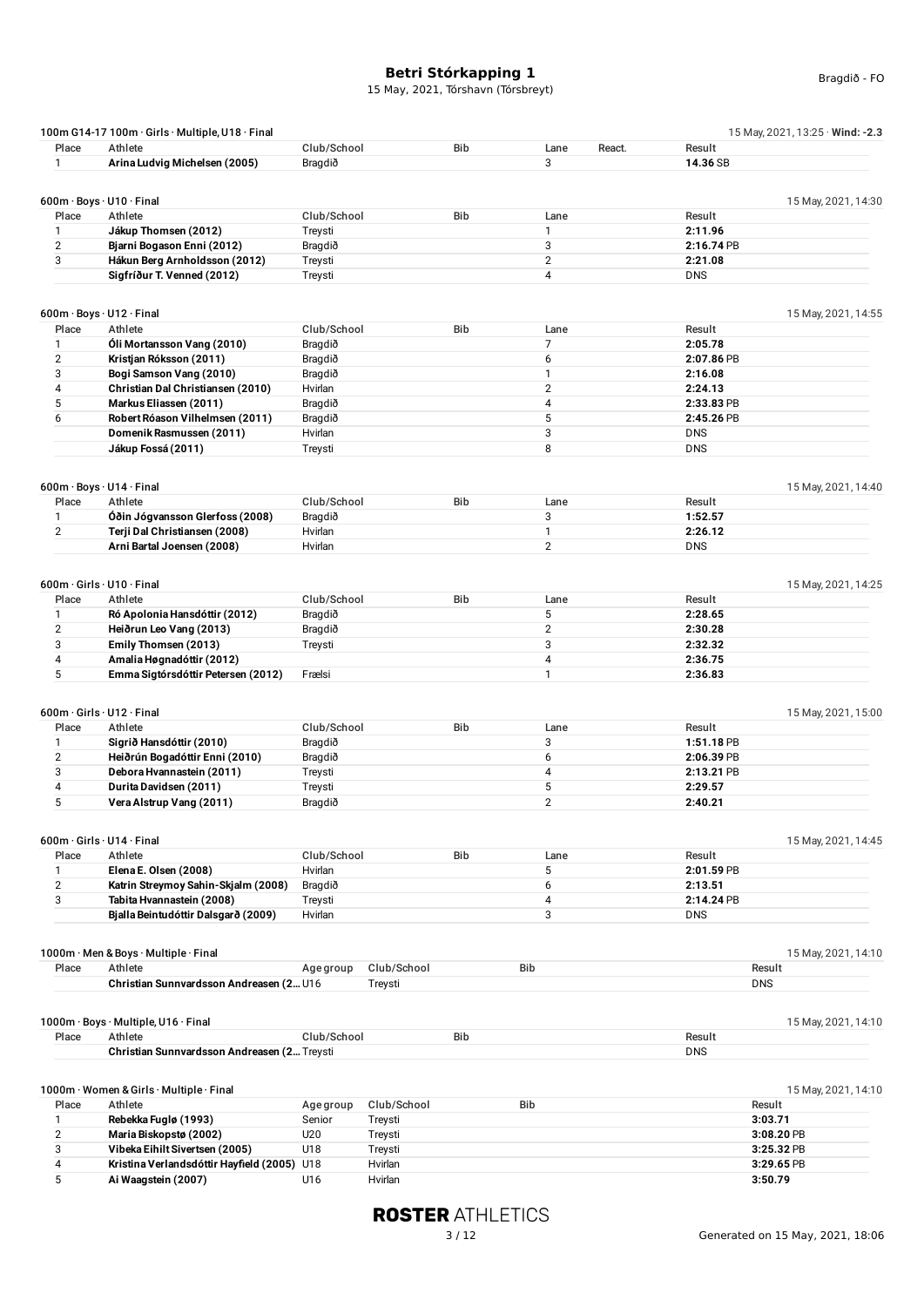|                | 1000m · Girls · Multiple, U16 · Final            |               |               |               |            | 15 May, 2021, 14:10 |
|----------------|--------------------------------------------------|---------------|---------------|---------------|------------|---------------------|
| Place          | Athlete                                          | Club/School   |               | <b>Bib</b>    | Result     |                     |
| 1              | Ai Waagstein (2007)                              | Hvirlan       |               |               | 3:50.79    |                     |
|                |                                                  |               |               |               |            |                     |
|                | 1000m · Girls · Multiple, U18 · Final            |               |               |               |            | 15 May, 2021, 14:10 |
| Place          | Athlete                                          | Club/School   |               | <b>Bib</b>    | Result     |                     |
| 1              | Vibeka Eihilt Sivertsen (2005)                   | Treysti       |               |               | 3:25.32 PB |                     |
| $\overline{2}$ | Kristina Verlandsdóttir Hayfield (2005) Hvirlan  |               |               |               | 3:29.65 PB |                     |
|                |                                                  |               |               |               |            |                     |
|                | 1000m · Women · Multiple, U20 · Final            |               |               |               |            | 15 May, 2021, 14:10 |
| Place          | Athlete                                          | Club/School   |               | <b>Bib</b>    | Result     |                     |
| 1              | Maria Biskopstø (2002)                           | Treysti       |               |               | 3:08.20 PB |                     |
|                |                                                  |               |               |               |            |                     |
|                | 1000m · Women · Multiple, Senior · Final         |               |               |               |            | 15 May, 2021, 14:10 |
| Place          | Athlete                                          | Club/School   |               | <b>Bib</b>    | Result     |                     |
| 1              | Rebekka Fuglø (1993)                             | Treysti       |               |               | 3:03.71    |                     |
|                |                                                  |               |               |               |            |                     |
|                |                                                  |               |               |               |            |                     |
|                | 1000m · Mixed Adults & Youth · Multiple · Final  |               |               |               |            | 15 May, 2021, 14:10 |
| Place          | Athlete                                          | Age group     | Club/School   | Bib           |            | Result              |
| 1              | $\circ$ Rebekka Fuglø (1993)                     | Senior        | Treysti       |               |            | 3:03.71             |
| $\overline{2}$ | $\circ$ Maria Biskopstø (2002)                   | U20           | Treysti       |               |            | 3:08.20 PB          |
| 3              | Q Vibeka Eihilt Sivertsen (2005)                 | U18           | Treysti       |               |            | 3:25.32 PB          |
| 4              | ○ Kristina Verlandsdóttir Hayfield (20 U18       |               | Hvirlan       |               |            | 3:29.65 PB          |
| 5              | C Ai Waagstein (2007)                            | U16           | Hvirlan       |               |            | 3:50.79             |
|                | C Christian Sunnvardsson Andrease U16            |               | Treysti       |               | <b>DNS</b> |                     |
|                |                                                  |               |               |               |            |                     |
|                | Long Jump (Zone) · Boys · U12 · Final            |               |               |               |            | 15 May, 2021, 12:35 |
| Place          | Athlete                                          | Club/School   |               | Bib           | Result     | Wind                |
| 1              | Pætur Krosstein (2010)                           | Hvirlan       |               |               | 3.47       | $-0.1$              |
| $\overline{2}$ | Bogi Samson Vang (2010)                          | Bragdið       |               |               | 3.41       | $+2.0$              |
| 3              | Jóhan Waagstein (2010)                           | Hvirlan       |               |               | 3.33       | $+0.9$              |
| 4              | Christian Dal Christiansen (2010)                | Hvirlan       |               |               | 3.11       | $+0.9$              |
| 5              | Óli Mortansson Vang (2010)                       | Bragdið       |               |               | 3.10       | $+1.7$              |
| 6              | Kristjan Róksson (2011)                          | Bragdið       |               |               | 3.03       | $+1.3$              |
| 7              | Rói Thomassen (2010)                             | Hvirlan       |               |               | 2.93       | $+1.2$              |
| 8              | Tóki Bárðarson Dahl (2010)                       | Hvirlan       |               |               | 2.76       | $+1.1$              |
| 9              | Markus Eliassen (2011)                           | Bragdið       |               |               | 2.48       | $+0.5$              |
| 10             | Robert Róason Vilhelmsen (2011)                  | Bragdið       |               |               | 2.32       | $+1.5$              |
|                |                                                  |               |               |               |            |                     |
|                | Attempts · Long Jump (Zone) · Boys · U12 · Final |               |               |               |            |                     |
| Place          | Athlete                                          | Attempts      |               |               |            |                     |
| $\mathbf{1}$   | Pætur Krosstein (2010)                           | $3.13 / +2.2$ | 3.29/11.7     | $3.47 / -0.1$ |            |                     |
| $\overline{2}$ | Bogi Samson Vang (2010)                          | $3.08 / +0.2$ | $3.41 / +2.0$ | $3.33/+1.8$   |            |                     |
| 3              | Jóhan Waagstein (2010)                           | $3.13 / -0.3$ | $3.12 / -0.3$ | $3.33 / +0.9$ |            |                     |
| 4              | Christian Dal Christiansen (2010)                | $2.74 / -0.4$ | $2.88 / +2.0$ | $3.11 / +0.9$ |            |                     |
| 5              | Óli Mortansson Vang (2010)                       | x/NWI         | x/NWI         | $3.10 / +1.7$ |            |                     |
| 6              | Kristjan Róksson (2011)                          | $3.03 / +1.3$ | $2.79/+0.2$   | $2.93 / +1.2$ |            |                     |
| 7              | Rói Thomassen (2010)                             | $2.86 / +1.5$ | $2.48 / +1.5$ | $2.93 / +1.2$ |            |                     |
| 8              | Tóki Bárðarson Dahl (2010)                       | $2.68 / +0.8$ | $2.76 / +1.1$ | $2.66 / +1.1$ |            |                     |
| 9              | Markus Eliassen (2011)                           | $2.48 / +0.5$ | $2.13 / +0.9$ | $2.48 / +1.4$ |            |                     |
| 10             | Robert Róason Vilhelmsen (2011)                  | $2.32 / +1.5$ | $2.24/+0.9$   | x/NWI         |            |                     |
|                | Long Jump (Zone) · Boys · U10 · Final            |               |               |               |            | 15 May, 2021, 12:00 |
| Place          | Athlete                                          | Club/School   |               | Bib           | Result     | Wind                |
| 1              | Bjarni Bogason Enni (2012)                       | Bragdið       |               |               | 3.11       | $+0.2$              |
| $\mathbf 2$    | Hákun Berg Arnholdsson (2012)                    | Treysti       |               |               | 3.10       | $+0.8$              |
| 3              | Jákup Thomsen (2012)                             | Treysti       |               |               | 3.00       | $+1.5$              |
| 4              | Sigfríður T. Venned (2012)                       | Treysti       |               |               | 2.99       | $+1.3$              |
| 5              | Jóanis Heinason (2013)                           | Frælsi        |               |               | 2.27       | $+1.9$              |
|                |                                                  |               |               |               |            |                     |
|                | Attempts · Long Jump (Zone) · Boys · U10 · Final |               |               |               |            |                     |
| Place          | Athlete                                          | Attempts      |               |               |            |                     |
| 1              | Bjarni Bogason Enni (2012)                       | $2.78 / +2.1$ | $3.08 / +1.8$ | $3.11 / +0.2$ |            |                     |
| $\overline{2}$ | Hákun Berg Arnholdsson (2012)                    | $2.94 / +1.4$ | $3.10 / +0.8$ | $2.95/+1.3$   |            |                     |
| 3              | Jákup Thomsen (2012)                             | $2.69/+2.0$   | $2.73/+1.0$   | $3.00 / +1.5$ |            |                     |
| 4              | Sigfríður T. Venned (2012)                       | $2.81 / +1.1$ | $2.99/+1.3$   | $2.82 / +0.9$ |            |                     |
| 5              | Jóanis Heinason (2013)                           | $2.26 / +1.6$ | 2.27/11.9     | $2.23/+0.4$   |            |                     |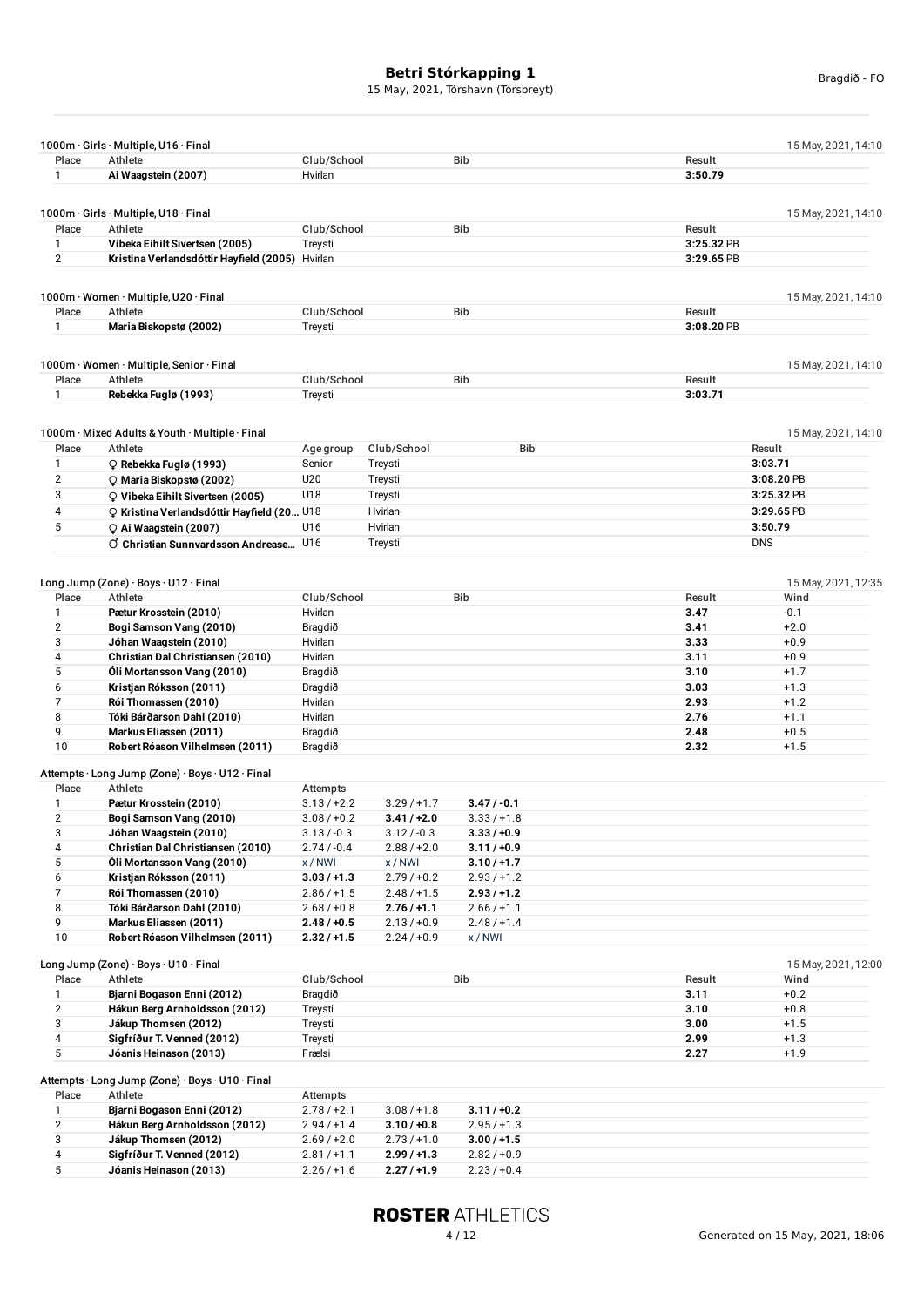| Place<br>1              |                                                            |                   |               |               |              | 15 May, 2021, 13:05 |
|-------------------------|------------------------------------------------------------|-------------------|---------------|---------------|--------------|---------------------|
|                         | Athlete                                                    | Club/School       |               | <b>Bib</b>    | Result       | Wind                |
|                         | Sigrið Hansdóttir (2010)                                   | Bragdið           |               |               | 4.43         | $+3.3$              |
| $\overline{\mathbf{c}}$ | Heiðrún Bogadóttir Enni (2010)                             | Bragdið           |               |               | 3.82         | $+3.6$              |
| 3                       | Guðrið Høgenni (2010)                                      | Bragdið           |               |               | 3.18         | $+2.1$              |
| 4                       | Andrea Heinadóttir (2011)                                  | Frælsi            |               |               | 3.17         | $+2.6$              |
| 5                       | Jennhild Lydersen (2010)                                   | Treysti           |               |               | 3.14         | $+1.8$              |
| 6                       | Durita Davidsen (2011)                                     | Treysti           |               |               | 3.03         | $+3.0$              |
| 7                       | Debora Hvannastein (2011)                                  | Treysti           |               |               | 2.98         | $+2.3$              |
| 8                       | Nanna á Fløtti Syderbø (2011)                              | Treysti           |               |               | 2.98         | $+2.3$              |
| 9                       | Mia Ásadottir (2010)                                       | Hvirlan           |               |               | 2.91         | $+3.6$              |
| 10                      | Annika Ravnsfjall (2010)                                   | Frælsi            |               |               | 2.73         | $+2.2$              |
| 11                      | Vera Alstrup Vang (2011)                                   | Bragdið           |               |               | 2.61         | $+3.8$              |
| 12                      | Guðrið Høgnadóttir (2010)                                  |                   |               |               | 2.44         | $+1.8$              |
| 13                      | Sunneva Ravnsfjall (2010)                                  | Frælsi            |               |               | 2.06         | $+3.0$              |
|                         |                                                            |                   |               |               |              |                     |
|                         | Attempts · Long Jump (Zone) · Girls · U12 · Final          |                   |               |               |              |                     |
| Place                   | Athlete                                                    | Attempts          |               |               |              |                     |
| 1                       | Sigrið Hansdóttir (2010)                                   | $4.37 / +2.8$     | $4.26 / +1.8$ | $4.43 / +3.3$ |              |                     |
| $\overline{2}$          | Heiðrún Bogadóttir Enni (2010)                             | $3.82 / +3.6$     | $3.77/+2.1$   | $3.62 / +3.0$ |              |                     |
| 3                       | Guðrið Høgenni (2010)                                      | x/NWI             | $2.75/+2.8$   | $3.18 / +2.1$ |              |                     |
| 4                       | Andrea Heinadóttir (2011)                                  | $3.08 / +2.2$     | x/NWI         | $3.17 / +2.6$ |              |                     |
| 5                       | Jennhild Lydersen (2010)                                   | $3.14 / +1.8$     | $2.98 / +2.6$ | $2.82 / +1.7$ |              |                     |
| 6                       | Durita Davidsen (2011)                                     | $3.03 / +3.0$     | $3.03 / +1.8$ | $2.09/+1.6$   |              |                     |
| 7                       | Debora Hvannastein (2011)                                  | $2.98 / +2.3$     | $2.96 / +2.6$ | $2.83 / +2.1$ |              |                     |
| 8                       | Nanna á Fløtti Syderbø (2011)                              | $2.72 / +3.1$     | $2.98 / +2.3$ | $2.95/+0.7$   |              |                     |
| 9                       | Mia Ásadottir (2010)                                       | $2.91/+3.6$       | $2.42 / +3.8$ | 2.72/11.8     |              |                     |
| 10                      | Annika Ravnsfjall (2010)                                   | $2.65/+2.5$       | $2.53 / +3.3$ | $2.73 / +2.2$ |              |                     |
| 11                      |                                                            | 2.27/13.0         | $2.61 / +3.8$ | $2.41 / +1.2$ |              |                     |
| 12                      | Vera Alstrup Vang (2011)                                   |                   |               |               |              |                     |
|                         | Guðrið Høgnadóttir (2010)                                  | x/NWI             | $2.44 / +1.8$ | x / NWI       |              |                     |
| 13                      | Sunneva Ravnsfjall (2010)                                  | $1.96 / +2.0$     | $2.06 / +3.0$ | $2.01 / +1.6$ |              |                     |
|                         | Long Jump (Zone) · Girls · U10 · Final                     |                   |               |               |              | 15 May, 2021, 12:00 |
| Place                   | Athlete                                                    | Club/School       |               | <b>Bib</b>    | Result       | Wind                |
| 1                       | Ró Apolonia Hansdóttir (2012)                              | Bragdið           |               |               | 3.15         | $+1.2$              |
|                         |                                                            |                   |               |               |              |                     |
|                         |                                                            |                   |               |               |              |                     |
| $\overline{2}$          | Heiðrun Leo Vang (2013)                                    | Bragdið           |               |               | 2.89         | $+1.3$              |
| 3                       | Vera Lilja H. Róadóttir (2012)                             | Bragdið           |               |               | 2.88         | $+1.5$              |
| 4                       | Amalia Høgnadóttir (2012)                                  |                   |               |               | 2.82         | $+1.7$              |
| 5                       | Ruth Jógvansdóttir Gardar (2012)                           | Frælsi            |               |               | 2.54         | $+1.3$              |
| 6                       | Emma Sigtórsdóttir Petersen (2012)                         | Frælsi            |               |               | 2.45         | $+1.3$              |
| 7                       | Emily Thomsen (2013)                                       | Treysti           |               |               | 2.31         | $+1.8$              |
|                         | Attempts · Long Jump (Zone) · Girls · U10 · Final          |                   |               |               |              |                     |
| Place                   | Athlete                                                    |                   |               |               |              |                     |
|                         |                                                            | Attempts          |               |               |              |                     |
| 1                       | Ró Apolonia Hansdóttir (2012)                              | $2.86 / +1.1$     | 3.14/10.9     | $3.15 / +1.2$ |              |                     |
| $\overline{2}$          | Heiðrun Leo Vang (2013)                                    | $2.64 / +1.0$     | $2.89 / +1.3$ | $2.73 / +1.3$ |              |                     |
| 3                       | Vera Lilja H. Róadóttir (2012)                             | $2.76 / +2.2$     | $2.63 / +1.3$ | $2.88 / +1.5$ |              |                     |
| 4                       | Amalia Høgnadóttir (2012)                                  | $2.82 / +1.7$     | $2.51 / -0.1$ | x/NWI         |              |                     |
| 5                       | Ruth Jógvansdóttir Gardar (2012)                           | $2.40 / +1.4$     | $2.40 / +1.5$ | $2.54 / +1.3$ |              |                     |
| 6                       | Emma Sigtórsdóttir Petersen (2012)                         | $1.81 / +1.2$     | $2.09/+1.9$   | $2.45 / +1.3$ |              |                     |
| 7                       | Emily Thomsen (2013)                                       | $2.31 / +1.8$     | $2.24 / +1.0$ | $2.10 / +0.6$ |              |                     |
|                         | Long Jump (Zone) · Mixed Youth · U10 · Final               |                   |               |               |              | 15 May, 2021, 12:00 |
| Place                   | Athlete                                                    | Club/School       |               | Bib           | Result       | Wind                |
|                         |                                                            |                   |               |               |              |                     |
| 1                       | ORó Apolonia Hansdóttir (2012)                             | Bragdið           |               |               | 3.15         | $+1.2$              |
| $\overline{\mathbf{c}}$ | $\circ$ Bjarni Bogason Enni (2012)                         | Bragdið           |               |               | 3.11         | $+0.2$              |
| 3                       | O Hákun Berg Arnholdsson (2012)                            | Treysti           |               |               | 3.10         | $+0.8$              |
| 4                       | $\circlearrowleft$ Jákup Thomsen (2012)                    | Treysti           |               |               | 3.00         | $+1.5$              |
| 5                       | C Sigfríður T. Venned (2012)                               | Treysti           |               |               | 2.99         | $+1.3$              |
| 6                       | C Heiðrun Leo Vang (2013)                                  | Bragdið           |               |               | 2.89         | $+1.3$              |
| 7                       | Q Vera Lilja H. Róadóttir (2012)                           | Bragdið           |               |               | 2.88         | $+1.5$              |
| 8                       | ♀ Amalia Høgnadóttir (2012)                                |                   |               |               | 2.82         | $+1.7$              |
| 9                       | P Ruth Jógvansdóttir Gardar (2012)                         | Frælsi            |               |               | 2.54         | $+1.3$              |
|                         |                                                            |                   |               |               |              |                     |
| 10                      | O Emma Sigtórsdóttir Petersen (2012)                       | Frælsi            |               |               | 2.45         | $+1.3$              |
| 11<br>12                | $Q$ Emily Thomsen (2013)<br>$\circ$ Jóanis Heinason (2013) | Treysti<br>Frælsi |               |               | 2.31<br>2.27 | $+1.8$<br>$+1.9$    |

| Place | Athlete                                 | Attempts      |               |           |  |  |
|-------|-----------------------------------------|---------------|---------------|-----------|--|--|
|       | O Ró Apolonia Hansdóttir (2012)         | $2.86 / +1.1$ | 3.14/10.9     | 3.15/11.2 |  |  |
|       | <sup>y</sup> Biarni Bogason Enni (2012) | $2.78/+2.1$   | $3.08 / +1.8$ | 3.11/10.2 |  |  |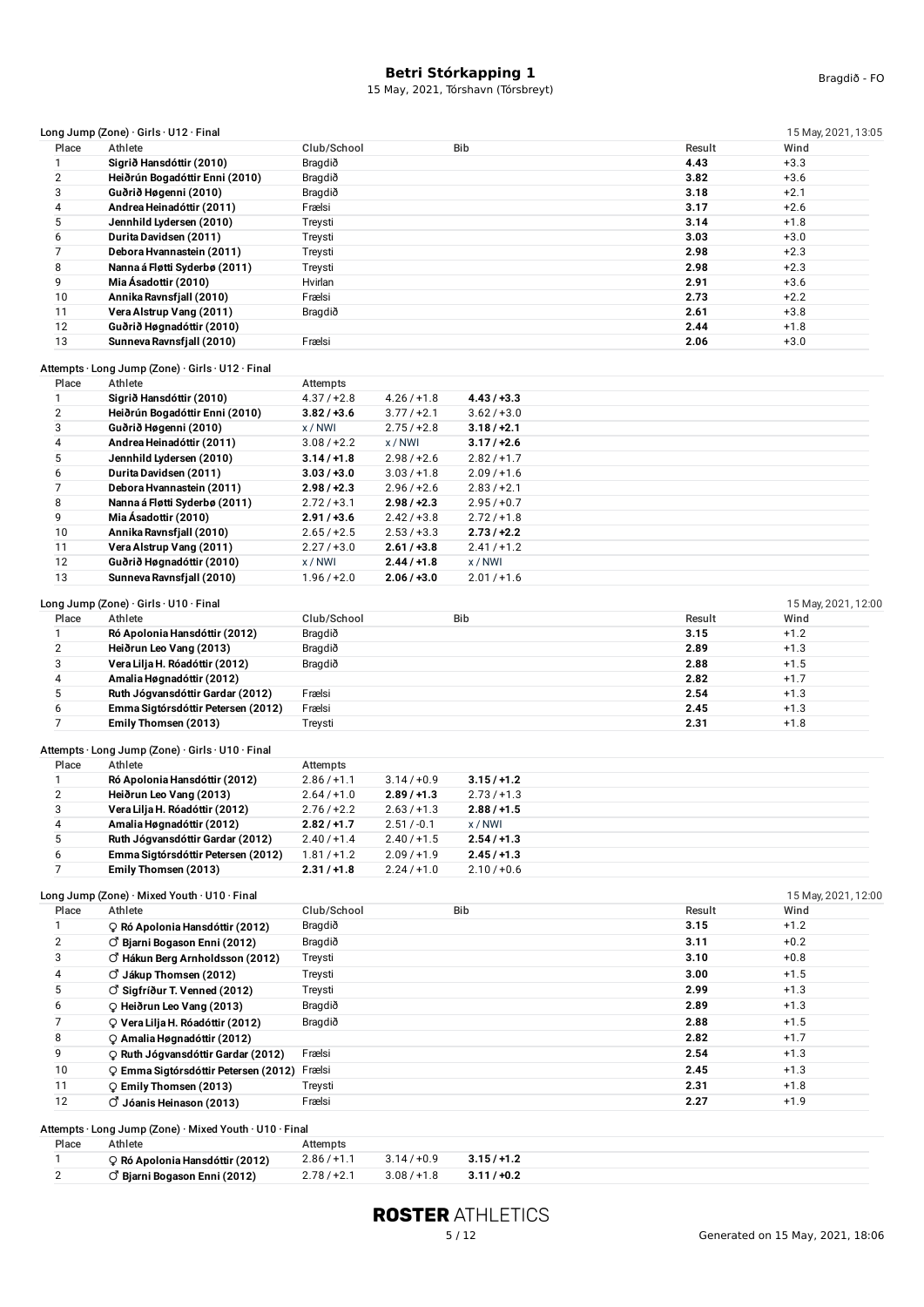| 4<br>○ Jákup Thomsen (2012)<br>$2.69/+2.0$<br>$2.73/+1.0$<br>$3.00 / +1.5$<br>5<br>$\circlearrowleft$ Sigfríður T. Venned (2012)<br>$2.81 / +1.1$<br>$2.99/+1.3$<br>$2.82 / +0.9$<br>6<br>C Heiðrun Leo Vang (2013)<br>$2.64 / +1.0$<br>$2.89/+1.3$<br>$2.73 / +1.3$<br>7<br>$2.76 / +2.2$<br>$2.63 / +1.3$<br>$2.88 / +1.5$<br>Q Vera Lilja H. Róadóttir (2012)<br>8<br>$2.82 / +1.7$<br>$2.51 / -0.1$<br>x/NWI<br>O Amalia Høgnadóttir (2012)<br>9<br>$2.40 / +1.4$<br>$2.40/+1.5$<br>$2.54 / +1.3$<br>P Ruth Jógvansdóttir Gardar (2012)<br>10<br>Q Emma Sigtórsdóttir Petersen (2012) 1.81 / +1.2<br>$2.09/+1.9$<br>$2.45 / +1.3$<br>11<br>$2.31 / +1.8$<br>$2.24 / +1.0$<br>$2.10 / +0.6$<br>P Emily Thomsen (2013)<br>12<br>○ Jóanis Heinason (2013)<br>$2.26 / +1.6$<br>2.27/11.9<br>$2.23/+0.4$<br>Triple Jump · Men & Boys · Multiple · Final<br><b>Bib</b><br>Place<br>Athlete<br>Club/School<br>Result<br>Wind<br>Age group<br>12.57 PB<br>Jónas Gunnleivsson Isaksen (2005)<br>U18<br>Bragdið<br>$+1.5$<br>1<br>$\overline{2}$<br>Tummas Sjóvará (2002)<br>U20<br>$+2.6$<br>Bragdið<br>12.45<br>3<br>Dánjal Dahl Ljósheim (2000)<br>Aarhus 1900<br>11.75<br>$+2.3$<br>Senior<br>4<br>U20<br>Leon Johannesen (2002)<br>Bragdið<br>10.15<br>$+1.0$<br>Christian Sunnvardsson Andreasen (2 U16<br>Treysti<br><b>DNS</b><br>Hvidovre AM<br>Andreas Bjarnastein Antoft (2002)<br>U20<br><b>DNS</b><br>Attempts · Triple Jump · Men & Boys · Multiple · Final<br>Place<br>Athlete<br>Age group<br>Attempts<br>Jónas Gunnleivsson Isaksen (2005)<br>$12.43 / +2.5$<br>U18<br>$11.85 / +2.2$<br>$12.24 / +2.2$<br>$12.20 / +1.6$<br>$12.57 / +1.5$<br>$12.44 / +2.4$<br>1<br>$\overline{2}$<br>$12.45 / +2.6$<br>Tummas Sjóvará (2002)<br>U <sub>20</sub><br>$11.61 / +2.3$<br>$12.28 / +2.7$<br>$12.19/ + 3.6$<br>$\mathsf{r}$<br>3<br>$11.00 / +2.1$<br>Dánjal Dahl Ljósheim (2000)<br>Senior<br>x/NWI<br>$11.28 / +1.9$<br>x/NWI<br>x/NWI<br>$11.75 / +2.3$<br>4<br>U20<br>Leon Johannesen (2002)<br>x/NWI<br>$9.70 / +1.3$<br>x/NWI<br>$9.72 / +3.4$<br>x/NWI<br>$10.15 / +1.0$<br>Christian Sunnvardsson Andreasen (2 U16<br>Andreas Bjarnastein Antoft (2002)<br>U20<br>Triple Jump · Boys · Multiple, U16 · Final<br>Athlete<br>Club/School<br><b>Bib</b><br>Place<br>Result<br>Wind<br><b>DNS</b><br>Christian Sunnvardsson Andreasen (2 Treysti<br>Attempts · Triple Jump · Boys · Multiple, U16 · Final<br>Place<br>Athlete<br>Attempts<br>Christian Sunnvardsson Andreasen (2<br>Triple Jump · Boys · Multiple, U18 · Final<br>15 May, 2021, 14:30<br>Athlete<br>Club/School<br><b>Bib</b><br>Place<br>Result<br>Wind<br>Jónas Gunnleivsson Isaksen (2005)<br>Bragdið<br>12.57 PB<br>$+1.5$<br>1<br>Attempts · Triple Jump · Boys · Multiple, U18 · Final<br>Place<br>Athlete<br>Attempts<br>1<br>Jónas Gunnleivsson Isaksen (2005)<br>$11.85 / +2.2$<br>$12.24 / +2.2$<br>$12.43 / +2.5$<br>$12.20 / +1.6$<br>$12.44 / +2.4$<br>12.57/11.5<br>Triple Jump · Men · Multiple, U20 · Final<br>Place<br>Athlete<br>Club/School<br>Bib<br>Result<br>Wind<br>Tummas Sjóvará (2002)<br>Bragdið<br>12.45<br>$+2.6$<br>1<br>$\overline{2}$<br>Leon Johannesen (2002)<br>Bragdið<br>10.15<br>$+1.0$<br>Andreas Bjarnastein Antoft (2002)<br>Hvidovre AM<br><b>DNS</b><br>Attempts · Triple Jump · Men · Multiple, U20 · Final<br>Athlete<br>Place<br>Attempts<br>Tummas Sjóvará (2002)<br>$12.45 / +2.6$<br>1<br>$11.61 / +2.3$<br>$12.28 / +2.7$<br>$12.19 / +3.6$<br>r.<br>$\overline{2}$<br>Leon Johannesen (2002)<br>$9.72 / +3.4$<br>$10.15 / +1.0$<br>x/NWI<br>$9.70 / +1.3$<br>x/NWI<br>x/NWI<br>Andreas Biarnastein Antoft (2002)<br>Triple Jump · Men · Multiple, Senior · Final<br>15 May, 2021, 14:30<br>Athlete<br>Club/School<br><b>Bib</b><br>Place<br>Result<br>Wind<br>Dánjal Dahl Ljósheim (2000)<br>11.75<br>$+2.3$<br>1<br>Aarhus 1900<br>Attempts · Triple Jump · Men · Multiple, Senior · Final<br>Athlete<br>Place<br>Attempts<br>Dánjal Dahl Ljósheim (2000)<br>1<br>x/NWI<br>$11.28 / +1.9$<br>x/NWI<br>x/NWI<br>$11.75 / +2.3$<br>$11.00 / +2.1$<br>Triple Jump · Women & Girls · Multiple · Final<br>15 May, 2021, 15:15<br>Place<br>Athlete<br><b>Bib</b><br>Club/School<br>Result<br>Wind<br>Age group<br>Margit Weihe Fríðmundsdóttir (1999)<br>Senior<br>10.73<br>$+3.6$<br>Bragdið<br>1<br>$\overline{2}$<br>U20<br>Treysti<br>Maria Biskopstø (2002)<br>10.07<br>$+2.2$<br>3<br>Teresa Fríðriksdóttir Bláhamar (2001)<br>Senior<br>Hvidovre AM<br>10.00<br>$+3.1$<br>4<br>Arina Ludvig Michelsen (2005)<br>U18<br>9.58<br>$+2.8$<br>Bragdið<br>5<br>$+2.9$<br>Jóhanna Pedersen (2006)<br>U16<br>Hvirlan<br>9.50<br>6<br>Lý Petersen (2007)<br>U16<br>8.45<br>$+2.3$<br>Treysti |   |                                       |             |               |             |  |  |                     |  |
|----------------------------------------------------------------------------------------------------------------------------------------------------------------------------------------------------------------------------------------------------------------------------------------------------------------------------------------------------------------------------------------------------------------------------------------------------------------------------------------------------------------------------------------------------------------------------------------------------------------------------------------------------------------------------------------------------------------------------------------------------------------------------------------------------------------------------------------------------------------------------------------------------------------------------------------------------------------------------------------------------------------------------------------------------------------------------------------------------------------------------------------------------------------------------------------------------------------------------------------------------------------------------------------------------------------------------------------------------------------------------------------------------------------------------------------------------------------------------------------------------------------------------------------------------------------------------------------------------------------------------------------------------------------------------------------------------------------------------------------------------------------------------------------------------------------------------------------------------------------------------------------------------------------------------------------------------------------------------------------------------------------------------------------------------------------------------------------------------------------------------------------------------------------------------------------------------------------------------------------------------------------------------------------------------------------------------------------------------------------------------------------------------------------------------------------------------------------------------------------------------------------------------------------------------------------------------------------------------------------------------------------------------------------------------------------------------------------------------------------------------------------------------------------------------------------------------------------------------------------------------------------------------------------------------------------------------------------------------------------------------------------------------------------------------------------------------------------------------------------------------------------------------------------------------------------------------------------------------------------------------------------------------------------------------------------------------------------------------------------------------------------------------------------------------------------------------------------------------------------------------------------------------------------------------------------------------------------------------------------------------------------------------------------------------------------------------------------------------------------------------------------------------------------------------------------------------------------------------------------------------------------------------------------------------------------------------------------------------------------------------------------------------------------------------------------------------------------------------------------------------------------------------------------------------------------------------------------------------------------------------------------------------------------------------------------------------------------------------------------------------------------------------------------------------------------------------------------------------------------------------------------------------------------------------------------------------------------------------------------------------------------------------------------------------------------------------------------------|---|---------------------------------------|-------------|---------------|-------------|--|--|---------------------|--|
|                                                                                                                                                                                                                                                                                                                                                                                                                                                                                                                                                                                                                                                                                                                                                                                                                                                                                                                                                                                                                                                                                                                                                                                                                                                                                                                                                                                                                                                                                                                                                                                                                                                                                                                                                                                                                                                                                                                                                                                                                                                                                                                                                                                                                                                                                                                                                                                                                                                                                                                                                                                                                                                                                                                                                                                                                                                                                                                                                                                                                                                                                                                                                                                                                                                                                                                                                                                                                                                                                                                                                                                                                                                                                                                                                                                                                                                                                                                                                                                                                                                                                                                                                                                                                                                                                                                                                                                                                                                                                                                                                                                                                                                                                                                      | 3 | $\circ$ Hákun Berg Arnholdsson (2012) | $2.94/+1.4$ | $3.10 / +0.8$ | $2.95/+1.3$ |  |  |                     |  |
|                                                                                                                                                                                                                                                                                                                                                                                                                                                                                                                                                                                                                                                                                                                                                                                                                                                                                                                                                                                                                                                                                                                                                                                                                                                                                                                                                                                                                                                                                                                                                                                                                                                                                                                                                                                                                                                                                                                                                                                                                                                                                                                                                                                                                                                                                                                                                                                                                                                                                                                                                                                                                                                                                                                                                                                                                                                                                                                                                                                                                                                                                                                                                                                                                                                                                                                                                                                                                                                                                                                                                                                                                                                                                                                                                                                                                                                                                                                                                                                                                                                                                                                                                                                                                                                                                                                                                                                                                                                                                                                                                                                                                                                                                                                      |   |                                       |             |               |             |  |  |                     |  |
|                                                                                                                                                                                                                                                                                                                                                                                                                                                                                                                                                                                                                                                                                                                                                                                                                                                                                                                                                                                                                                                                                                                                                                                                                                                                                                                                                                                                                                                                                                                                                                                                                                                                                                                                                                                                                                                                                                                                                                                                                                                                                                                                                                                                                                                                                                                                                                                                                                                                                                                                                                                                                                                                                                                                                                                                                                                                                                                                                                                                                                                                                                                                                                                                                                                                                                                                                                                                                                                                                                                                                                                                                                                                                                                                                                                                                                                                                                                                                                                                                                                                                                                                                                                                                                                                                                                                                                                                                                                                                                                                                                                                                                                                                                                      |   |                                       |             |               |             |  |  |                     |  |
|                                                                                                                                                                                                                                                                                                                                                                                                                                                                                                                                                                                                                                                                                                                                                                                                                                                                                                                                                                                                                                                                                                                                                                                                                                                                                                                                                                                                                                                                                                                                                                                                                                                                                                                                                                                                                                                                                                                                                                                                                                                                                                                                                                                                                                                                                                                                                                                                                                                                                                                                                                                                                                                                                                                                                                                                                                                                                                                                                                                                                                                                                                                                                                                                                                                                                                                                                                                                                                                                                                                                                                                                                                                                                                                                                                                                                                                                                                                                                                                                                                                                                                                                                                                                                                                                                                                                                                                                                                                                                                                                                                                                                                                                                                                      |   |                                       |             |               |             |  |  |                     |  |
|                                                                                                                                                                                                                                                                                                                                                                                                                                                                                                                                                                                                                                                                                                                                                                                                                                                                                                                                                                                                                                                                                                                                                                                                                                                                                                                                                                                                                                                                                                                                                                                                                                                                                                                                                                                                                                                                                                                                                                                                                                                                                                                                                                                                                                                                                                                                                                                                                                                                                                                                                                                                                                                                                                                                                                                                                                                                                                                                                                                                                                                                                                                                                                                                                                                                                                                                                                                                                                                                                                                                                                                                                                                                                                                                                                                                                                                                                                                                                                                                                                                                                                                                                                                                                                                                                                                                                                                                                                                                                                                                                                                                                                                                                                                      |   |                                       |             |               |             |  |  |                     |  |
|                                                                                                                                                                                                                                                                                                                                                                                                                                                                                                                                                                                                                                                                                                                                                                                                                                                                                                                                                                                                                                                                                                                                                                                                                                                                                                                                                                                                                                                                                                                                                                                                                                                                                                                                                                                                                                                                                                                                                                                                                                                                                                                                                                                                                                                                                                                                                                                                                                                                                                                                                                                                                                                                                                                                                                                                                                                                                                                                                                                                                                                                                                                                                                                                                                                                                                                                                                                                                                                                                                                                                                                                                                                                                                                                                                                                                                                                                                                                                                                                                                                                                                                                                                                                                                                                                                                                                                                                                                                                                                                                                                                                                                                                                                                      |   |                                       |             |               |             |  |  |                     |  |
|                                                                                                                                                                                                                                                                                                                                                                                                                                                                                                                                                                                                                                                                                                                                                                                                                                                                                                                                                                                                                                                                                                                                                                                                                                                                                                                                                                                                                                                                                                                                                                                                                                                                                                                                                                                                                                                                                                                                                                                                                                                                                                                                                                                                                                                                                                                                                                                                                                                                                                                                                                                                                                                                                                                                                                                                                                                                                                                                                                                                                                                                                                                                                                                                                                                                                                                                                                                                                                                                                                                                                                                                                                                                                                                                                                                                                                                                                                                                                                                                                                                                                                                                                                                                                                                                                                                                                                                                                                                                                                                                                                                                                                                                                                                      |   |                                       |             |               |             |  |  |                     |  |
|                                                                                                                                                                                                                                                                                                                                                                                                                                                                                                                                                                                                                                                                                                                                                                                                                                                                                                                                                                                                                                                                                                                                                                                                                                                                                                                                                                                                                                                                                                                                                                                                                                                                                                                                                                                                                                                                                                                                                                                                                                                                                                                                                                                                                                                                                                                                                                                                                                                                                                                                                                                                                                                                                                                                                                                                                                                                                                                                                                                                                                                                                                                                                                                                                                                                                                                                                                                                                                                                                                                                                                                                                                                                                                                                                                                                                                                                                                                                                                                                                                                                                                                                                                                                                                                                                                                                                                                                                                                                                                                                                                                                                                                                                                                      |   |                                       |             |               |             |  |  |                     |  |
|                                                                                                                                                                                                                                                                                                                                                                                                                                                                                                                                                                                                                                                                                                                                                                                                                                                                                                                                                                                                                                                                                                                                                                                                                                                                                                                                                                                                                                                                                                                                                                                                                                                                                                                                                                                                                                                                                                                                                                                                                                                                                                                                                                                                                                                                                                                                                                                                                                                                                                                                                                                                                                                                                                                                                                                                                                                                                                                                                                                                                                                                                                                                                                                                                                                                                                                                                                                                                                                                                                                                                                                                                                                                                                                                                                                                                                                                                                                                                                                                                                                                                                                                                                                                                                                                                                                                                                                                                                                                                                                                                                                                                                                                                                                      |   |                                       |             |               |             |  |  |                     |  |
|                                                                                                                                                                                                                                                                                                                                                                                                                                                                                                                                                                                                                                                                                                                                                                                                                                                                                                                                                                                                                                                                                                                                                                                                                                                                                                                                                                                                                                                                                                                                                                                                                                                                                                                                                                                                                                                                                                                                                                                                                                                                                                                                                                                                                                                                                                                                                                                                                                                                                                                                                                                                                                                                                                                                                                                                                                                                                                                                                                                                                                                                                                                                                                                                                                                                                                                                                                                                                                                                                                                                                                                                                                                                                                                                                                                                                                                                                                                                                                                                                                                                                                                                                                                                                                                                                                                                                                                                                                                                                                                                                                                                                                                                                                                      |   |                                       |             |               |             |  |  |                     |  |
|                                                                                                                                                                                                                                                                                                                                                                                                                                                                                                                                                                                                                                                                                                                                                                                                                                                                                                                                                                                                                                                                                                                                                                                                                                                                                                                                                                                                                                                                                                                                                                                                                                                                                                                                                                                                                                                                                                                                                                                                                                                                                                                                                                                                                                                                                                                                                                                                                                                                                                                                                                                                                                                                                                                                                                                                                                                                                                                                                                                                                                                                                                                                                                                                                                                                                                                                                                                                                                                                                                                                                                                                                                                                                                                                                                                                                                                                                                                                                                                                                                                                                                                                                                                                                                                                                                                                                                                                                                                                                                                                                                                                                                                                                                                      |   |                                       |             |               |             |  |  |                     |  |
|                                                                                                                                                                                                                                                                                                                                                                                                                                                                                                                                                                                                                                                                                                                                                                                                                                                                                                                                                                                                                                                                                                                                                                                                                                                                                                                                                                                                                                                                                                                                                                                                                                                                                                                                                                                                                                                                                                                                                                                                                                                                                                                                                                                                                                                                                                                                                                                                                                                                                                                                                                                                                                                                                                                                                                                                                                                                                                                                                                                                                                                                                                                                                                                                                                                                                                                                                                                                                                                                                                                                                                                                                                                                                                                                                                                                                                                                                                                                                                                                                                                                                                                                                                                                                                                                                                                                                                                                                                                                                                                                                                                                                                                                                                                      |   |                                       |             |               |             |  |  | 15 May, 2021, 14:30 |  |
|                                                                                                                                                                                                                                                                                                                                                                                                                                                                                                                                                                                                                                                                                                                                                                                                                                                                                                                                                                                                                                                                                                                                                                                                                                                                                                                                                                                                                                                                                                                                                                                                                                                                                                                                                                                                                                                                                                                                                                                                                                                                                                                                                                                                                                                                                                                                                                                                                                                                                                                                                                                                                                                                                                                                                                                                                                                                                                                                                                                                                                                                                                                                                                                                                                                                                                                                                                                                                                                                                                                                                                                                                                                                                                                                                                                                                                                                                                                                                                                                                                                                                                                                                                                                                                                                                                                                                                                                                                                                                                                                                                                                                                                                                                                      |   |                                       |             |               |             |  |  |                     |  |
|                                                                                                                                                                                                                                                                                                                                                                                                                                                                                                                                                                                                                                                                                                                                                                                                                                                                                                                                                                                                                                                                                                                                                                                                                                                                                                                                                                                                                                                                                                                                                                                                                                                                                                                                                                                                                                                                                                                                                                                                                                                                                                                                                                                                                                                                                                                                                                                                                                                                                                                                                                                                                                                                                                                                                                                                                                                                                                                                                                                                                                                                                                                                                                                                                                                                                                                                                                                                                                                                                                                                                                                                                                                                                                                                                                                                                                                                                                                                                                                                                                                                                                                                                                                                                                                                                                                                                                                                                                                                                                                                                                                                                                                                                                                      |   |                                       |             |               |             |  |  |                     |  |
|                                                                                                                                                                                                                                                                                                                                                                                                                                                                                                                                                                                                                                                                                                                                                                                                                                                                                                                                                                                                                                                                                                                                                                                                                                                                                                                                                                                                                                                                                                                                                                                                                                                                                                                                                                                                                                                                                                                                                                                                                                                                                                                                                                                                                                                                                                                                                                                                                                                                                                                                                                                                                                                                                                                                                                                                                                                                                                                                                                                                                                                                                                                                                                                                                                                                                                                                                                                                                                                                                                                                                                                                                                                                                                                                                                                                                                                                                                                                                                                                                                                                                                                                                                                                                                                                                                                                                                                                                                                                                                                                                                                                                                                                                                                      |   |                                       |             |               |             |  |  |                     |  |
|                                                                                                                                                                                                                                                                                                                                                                                                                                                                                                                                                                                                                                                                                                                                                                                                                                                                                                                                                                                                                                                                                                                                                                                                                                                                                                                                                                                                                                                                                                                                                                                                                                                                                                                                                                                                                                                                                                                                                                                                                                                                                                                                                                                                                                                                                                                                                                                                                                                                                                                                                                                                                                                                                                                                                                                                                                                                                                                                                                                                                                                                                                                                                                                                                                                                                                                                                                                                                                                                                                                                                                                                                                                                                                                                                                                                                                                                                                                                                                                                                                                                                                                                                                                                                                                                                                                                                                                                                                                                                                                                                                                                                                                                                                                      |   |                                       |             |               |             |  |  |                     |  |
|                                                                                                                                                                                                                                                                                                                                                                                                                                                                                                                                                                                                                                                                                                                                                                                                                                                                                                                                                                                                                                                                                                                                                                                                                                                                                                                                                                                                                                                                                                                                                                                                                                                                                                                                                                                                                                                                                                                                                                                                                                                                                                                                                                                                                                                                                                                                                                                                                                                                                                                                                                                                                                                                                                                                                                                                                                                                                                                                                                                                                                                                                                                                                                                                                                                                                                                                                                                                                                                                                                                                                                                                                                                                                                                                                                                                                                                                                                                                                                                                                                                                                                                                                                                                                                                                                                                                                                                                                                                                                                                                                                                                                                                                                                                      |   |                                       |             |               |             |  |  |                     |  |
|                                                                                                                                                                                                                                                                                                                                                                                                                                                                                                                                                                                                                                                                                                                                                                                                                                                                                                                                                                                                                                                                                                                                                                                                                                                                                                                                                                                                                                                                                                                                                                                                                                                                                                                                                                                                                                                                                                                                                                                                                                                                                                                                                                                                                                                                                                                                                                                                                                                                                                                                                                                                                                                                                                                                                                                                                                                                                                                                                                                                                                                                                                                                                                                                                                                                                                                                                                                                                                                                                                                                                                                                                                                                                                                                                                                                                                                                                                                                                                                                                                                                                                                                                                                                                                                                                                                                                                                                                                                                                                                                                                                                                                                                                                                      |   |                                       |             |               |             |  |  |                     |  |
|                                                                                                                                                                                                                                                                                                                                                                                                                                                                                                                                                                                                                                                                                                                                                                                                                                                                                                                                                                                                                                                                                                                                                                                                                                                                                                                                                                                                                                                                                                                                                                                                                                                                                                                                                                                                                                                                                                                                                                                                                                                                                                                                                                                                                                                                                                                                                                                                                                                                                                                                                                                                                                                                                                                                                                                                                                                                                                                                                                                                                                                                                                                                                                                                                                                                                                                                                                                                                                                                                                                                                                                                                                                                                                                                                                                                                                                                                                                                                                                                                                                                                                                                                                                                                                                                                                                                                                                                                                                                                                                                                                                                                                                                                                                      |   |                                       |             |               |             |  |  |                     |  |
|                                                                                                                                                                                                                                                                                                                                                                                                                                                                                                                                                                                                                                                                                                                                                                                                                                                                                                                                                                                                                                                                                                                                                                                                                                                                                                                                                                                                                                                                                                                                                                                                                                                                                                                                                                                                                                                                                                                                                                                                                                                                                                                                                                                                                                                                                                                                                                                                                                                                                                                                                                                                                                                                                                                                                                                                                                                                                                                                                                                                                                                                                                                                                                                                                                                                                                                                                                                                                                                                                                                                                                                                                                                                                                                                                                                                                                                                                                                                                                                                                                                                                                                                                                                                                                                                                                                                                                                                                                                                                                                                                                                                                                                                                                                      |   |                                       |             |               |             |  |  |                     |  |
|                                                                                                                                                                                                                                                                                                                                                                                                                                                                                                                                                                                                                                                                                                                                                                                                                                                                                                                                                                                                                                                                                                                                                                                                                                                                                                                                                                                                                                                                                                                                                                                                                                                                                                                                                                                                                                                                                                                                                                                                                                                                                                                                                                                                                                                                                                                                                                                                                                                                                                                                                                                                                                                                                                                                                                                                                                                                                                                                                                                                                                                                                                                                                                                                                                                                                                                                                                                                                                                                                                                                                                                                                                                                                                                                                                                                                                                                                                                                                                                                                                                                                                                                                                                                                                                                                                                                                                                                                                                                                                                                                                                                                                                                                                                      |   |                                       |             |               |             |  |  |                     |  |
|                                                                                                                                                                                                                                                                                                                                                                                                                                                                                                                                                                                                                                                                                                                                                                                                                                                                                                                                                                                                                                                                                                                                                                                                                                                                                                                                                                                                                                                                                                                                                                                                                                                                                                                                                                                                                                                                                                                                                                                                                                                                                                                                                                                                                                                                                                                                                                                                                                                                                                                                                                                                                                                                                                                                                                                                                                                                                                                                                                                                                                                                                                                                                                                                                                                                                                                                                                                                                                                                                                                                                                                                                                                                                                                                                                                                                                                                                                                                                                                                                                                                                                                                                                                                                                                                                                                                                                                                                                                                                                                                                                                                                                                                                                                      |   |                                       |             |               |             |  |  |                     |  |
|                                                                                                                                                                                                                                                                                                                                                                                                                                                                                                                                                                                                                                                                                                                                                                                                                                                                                                                                                                                                                                                                                                                                                                                                                                                                                                                                                                                                                                                                                                                                                                                                                                                                                                                                                                                                                                                                                                                                                                                                                                                                                                                                                                                                                                                                                                                                                                                                                                                                                                                                                                                                                                                                                                                                                                                                                                                                                                                                                                                                                                                                                                                                                                                                                                                                                                                                                                                                                                                                                                                                                                                                                                                                                                                                                                                                                                                                                                                                                                                                                                                                                                                                                                                                                                                                                                                                                                                                                                                                                                                                                                                                                                                                                                                      |   |                                       |             |               |             |  |  |                     |  |
|                                                                                                                                                                                                                                                                                                                                                                                                                                                                                                                                                                                                                                                                                                                                                                                                                                                                                                                                                                                                                                                                                                                                                                                                                                                                                                                                                                                                                                                                                                                                                                                                                                                                                                                                                                                                                                                                                                                                                                                                                                                                                                                                                                                                                                                                                                                                                                                                                                                                                                                                                                                                                                                                                                                                                                                                                                                                                                                                                                                                                                                                                                                                                                                                                                                                                                                                                                                                                                                                                                                                                                                                                                                                                                                                                                                                                                                                                                                                                                                                                                                                                                                                                                                                                                                                                                                                                                                                                                                                                                                                                                                                                                                                                                                      |   |                                       |             |               |             |  |  |                     |  |
|                                                                                                                                                                                                                                                                                                                                                                                                                                                                                                                                                                                                                                                                                                                                                                                                                                                                                                                                                                                                                                                                                                                                                                                                                                                                                                                                                                                                                                                                                                                                                                                                                                                                                                                                                                                                                                                                                                                                                                                                                                                                                                                                                                                                                                                                                                                                                                                                                                                                                                                                                                                                                                                                                                                                                                                                                                                                                                                                                                                                                                                                                                                                                                                                                                                                                                                                                                                                                                                                                                                                                                                                                                                                                                                                                                                                                                                                                                                                                                                                                                                                                                                                                                                                                                                                                                                                                                                                                                                                                                                                                                                                                                                                                                                      |   |                                       |             |               |             |  |  |                     |  |
|                                                                                                                                                                                                                                                                                                                                                                                                                                                                                                                                                                                                                                                                                                                                                                                                                                                                                                                                                                                                                                                                                                                                                                                                                                                                                                                                                                                                                                                                                                                                                                                                                                                                                                                                                                                                                                                                                                                                                                                                                                                                                                                                                                                                                                                                                                                                                                                                                                                                                                                                                                                                                                                                                                                                                                                                                                                                                                                                                                                                                                                                                                                                                                                                                                                                                                                                                                                                                                                                                                                                                                                                                                                                                                                                                                                                                                                                                                                                                                                                                                                                                                                                                                                                                                                                                                                                                                                                                                                                                                                                                                                                                                                                                                                      |   |                                       |             |               |             |  |  |                     |  |
|                                                                                                                                                                                                                                                                                                                                                                                                                                                                                                                                                                                                                                                                                                                                                                                                                                                                                                                                                                                                                                                                                                                                                                                                                                                                                                                                                                                                                                                                                                                                                                                                                                                                                                                                                                                                                                                                                                                                                                                                                                                                                                                                                                                                                                                                                                                                                                                                                                                                                                                                                                                                                                                                                                                                                                                                                                                                                                                                                                                                                                                                                                                                                                                                                                                                                                                                                                                                                                                                                                                                                                                                                                                                                                                                                                                                                                                                                                                                                                                                                                                                                                                                                                                                                                                                                                                                                                                                                                                                                                                                                                                                                                                                                                                      |   |                                       |             |               |             |  |  |                     |  |
|                                                                                                                                                                                                                                                                                                                                                                                                                                                                                                                                                                                                                                                                                                                                                                                                                                                                                                                                                                                                                                                                                                                                                                                                                                                                                                                                                                                                                                                                                                                                                                                                                                                                                                                                                                                                                                                                                                                                                                                                                                                                                                                                                                                                                                                                                                                                                                                                                                                                                                                                                                                                                                                                                                                                                                                                                                                                                                                                                                                                                                                                                                                                                                                                                                                                                                                                                                                                                                                                                                                                                                                                                                                                                                                                                                                                                                                                                                                                                                                                                                                                                                                                                                                                                                                                                                                                                                                                                                                                                                                                                                                                                                                                                                                      |   |                                       |             |               |             |  |  |                     |  |
|                                                                                                                                                                                                                                                                                                                                                                                                                                                                                                                                                                                                                                                                                                                                                                                                                                                                                                                                                                                                                                                                                                                                                                                                                                                                                                                                                                                                                                                                                                                                                                                                                                                                                                                                                                                                                                                                                                                                                                                                                                                                                                                                                                                                                                                                                                                                                                                                                                                                                                                                                                                                                                                                                                                                                                                                                                                                                                                                                                                                                                                                                                                                                                                                                                                                                                                                                                                                                                                                                                                                                                                                                                                                                                                                                                                                                                                                                                                                                                                                                                                                                                                                                                                                                                                                                                                                                                                                                                                                                                                                                                                                                                                                                                                      |   |                                       |             |               |             |  |  | 15 May, 2021, 14:30 |  |
|                                                                                                                                                                                                                                                                                                                                                                                                                                                                                                                                                                                                                                                                                                                                                                                                                                                                                                                                                                                                                                                                                                                                                                                                                                                                                                                                                                                                                                                                                                                                                                                                                                                                                                                                                                                                                                                                                                                                                                                                                                                                                                                                                                                                                                                                                                                                                                                                                                                                                                                                                                                                                                                                                                                                                                                                                                                                                                                                                                                                                                                                                                                                                                                                                                                                                                                                                                                                                                                                                                                                                                                                                                                                                                                                                                                                                                                                                                                                                                                                                                                                                                                                                                                                                                                                                                                                                                                                                                                                                                                                                                                                                                                                                                                      |   |                                       |             |               |             |  |  |                     |  |
|                                                                                                                                                                                                                                                                                                                                                                                                                                                                                                                                                                                                                                                                                                                                                                                                                                                                                                                                                                                                                                                                                                                                                                                                                                                                                                                                                                                                                                                                                                                                                                                                                                                                                                                                                                                                                                                                                                                                                                                                                                                                                                                                                                                                                                                                                                                                                                                                                                                                                                                                                                                                                                                                                                                                                                                                                                                                                                                                                                                                                                                                                                                                                                                                                                                                                                                                                                                                                                                                                                                                                                                                                                                                                                                                                                                                                                                                                                                                                                                                                                                                                                                                                                                                                                                                                                                                                                                                                                                                                                                                                                                                                                                                                                                      |   |                                       |             |               |             |  |  |                     |  |
|                                                                                                                                                                                                                                                                                                                                                                                                                                                                                                                                                                                                                                                                                                                                                                                                                                                                                                                                                                                                                                                                                                                                                                                                                                                                                                                                                                                                                                                                                                                                                                                                                                                                                                                                                                                                                                                                                                                                                                                                                                                                                                                                                                                                                                                                                                                                                                                                                                                                                                                                                                                                                                                                                                                                                                                                                                                                                                                                                                                                                                                                                                                                                                                                                                                                                                                                                                                                                                                                                                                                                                                                                                                                                                                                                                                                                                                                                                                                                                                                                                                                                                                                                                                                                                                                                                                                                                                                                                                                                                                                                                                                                                                                                                                      |   |                                       |             |               |             |  |  |                     |  |
|                                                                                                                                                                                                                                                                                                                                                                                                                                                                                                                                                                                                                                                                                                                                                                                                                                                                                                                                                                                                                                                                                                                                                                                                                                                                                                                                                                                                                                                                                                                                                                                                                                                                                                                                                                                                                                                                                                                                                                                                                                                                                                                                                                                                                                                                                                                                                                                                                                                                                                                                                                                                                                                                                                                                                                                                                                                                                                                                                                                                                                                                                                                                                                                                                                                                                                                                                                                                                                                                                                                                                                                                                                                                                                                                                                                                                                                                                                                                                                                                                                                                                                                                                                                                                                                                                                                                                                                                                                                                                                                                                                                                                                                                                                                      |   |                                       |             |               |             |  |  |                     |  |
|                                                                                                                                                                                                                                                                                                                                                                                                                                                                                                                                                                                                                                                                                                                                                                                                                                                                                                                                                                                                                                                                                                                                                                                                                                                                                                                                                                                                                                                                                                                                                                                                                                                                                                                                                                                                                                                                                                                                                                                                                                                                                                                                                                                                                                                                                                                                                                                                                                                                                                                                                                                                                                                                                                                                                                                                                                                                                                                                                                                                                                                                                                                                                                                                                                                                                                                                                                                                                                                                                                                                                                                                                                                                                                                                                                                                                                                                                                                                                                                                                                                                                                                                                                                                                                                                                                                                                                                                                                                                                                                                                                                                                                                                                                                      |   |                                       |             |               |             |  |  |                     |  |
|                                                                                                                                                                                                                                                                                                                                                                                                                                                                                                                                                                                                                                                                                                                                                                                                                                                                                                                                                                                                                                                                                                                                                                                                                                                                                                                                                                                                                                                                                                                                                                                                                                                                                                                                                                                                                                                                                                                                                                                                                                                                                                                                                                                                                                                                                                                                                                                                                                                                                                                                                                                                                                                                                                                                                                                                                                                                                                                                                                                                                                                                                                                                                                                                                                                                                                                                                                                                                                                                                                                                                                                                                                                                                                                                                                                                                                                                                                                                                                                                                                                                                                                                                                                                                                                                                                                                                                                                                                                                                                                                                                                                                                                                                                                      |   |                                       |             |               |             |  |  |                     |  |
|                                                                                                                                                                                                                                                                                                                                                                                                                                                                                                                                                                                                                                                                                                                                                                                                                                                                                                                                                                                                                                                                                                                                                                                                                                                                                                                                                                                                                                                                                                                                                                                                                                                                                                                                                                                                                                                                                                                                                                                                                                                                                                                                                                                                                                                                                                                                                                                                                                                                                                                                                                                                                                                                                                                                                                                                                                                                                                                                                                                                                                                                                                                                                                                                                                                                                                                                                                                                                                                                                                                                                                                                                                                                                                                                                                                                                                                                                                                                                                                                                                                                                                                                                                                                                                                                                                                                                                                                                                                                                                                                                                                                                                                                                                                      |   |                                       |             |               |             |  |  |                     |  |
|                                                                                                                                                                                                                                                                                                                                                                                                                                                                                                                                                                                                                                                                                                                                                                                                                                                                                                                                                                                                                                                                                                                                                                                                                                                                                                                                                                                                                                                                                                                                                                                                                                                                                                                                                                                                                                                                                                                                                                                                                                                                                                                                                                                                                                                                                                                                                                                                                                                                                                                                                                                                                                                                                                                                                                                                                                                                                                                                                                                                                                                                                                                                                                                                                                                                                                                                                                                                                                                                                                                                                                                                                                                                                                                                                                                                                                                                                                                                                                                                                                                                                                                                                                                                                                                                                                                                                                                                                                                                                                                                                                                                                                                                                                                      |   |                                       |             |               |             |  |  |                     |  |
|                                                                                                                                                                                                                                                                                                                                                                                                                                                                                                                                                                                                                                                                                                                                                                                                                                                                                                                                                                                                                                                                                                                                                                                                                                                                                                                                                                                                                                                                                                                                                                                                                                                                                                                                                                                                                                                                                                                                                                                                                                                                                                                                                                                                                                                                                                                                                                                                                                                                                                                                                                                                                                                                                                                                                                                                                                                                                                                                                                                                                                                                                                                                                                                                                                                                                                                                                                                                                                                                                                                                                                                                                                                                                                                                                                                                                                                                                                                                                                                                                                                                                                                                                                                                                                                                                                                                                                                                                                                                                                                                                                                                                                                                                                                      |   |                                       |             |               |             |  |  |                     |  |
|                                                                                                                                                                                                                                                                                                                                                                                                                                                                                                                                                                                                                                                                                                                                                                                                                                                                                                                                                                                                                                                                                                                                                                                                                                                                                                                                                                                                                                                                                                                                                                                                                                                                                                                                                                                                                                                                                                                                                                                                                                                                                                                                                                                                                                                                                                                                                                                                                                                                                                                                                                                                                                                                                                                                                                                                                                                                                                                                                                                                                                                                                                                                                                                                                                                                                                                                                                                                                                                                                                                                                                                                                                                                                                                                                                                                                                                                                                                                                                                                                                                                                                                                                                                                                                                                                                                                                                                                                                                                                                                                                                                                                                                                                                                      |   |                                       |             |               |             |  |  |                     |  |
|                                                                                                                                                                                                                                                                                                                                                                                                                                                                                                                                                                                                                                                                                                                                                                                                                                                                                                                                                                                                                                                                                                                                                                                                                                                                                                                                                                                                                                                                                                                                                                                                                                                                                                                                                                                                                                                                                                                                                                                                                                                                                                                                                                                                                                                                                                                                                                                                                                                                                                                                                                                                                                                                                                                                                                                                                                                                                                                                                                                                                                                                                                                                                                                                                                                                                                                                                                                                                                                                                                                                                                                                                                                                                                                                                                                                                                                                                                                                                                                                                                                                                                                                                                                                                                                                                                                                                                                                                                                                                                                                                                                                                                                                                                                      |   |                                       |             |               |             |  |  | 15 May, 2021, 14:30 |  |
|                                                                                                                                                                                                                                                                                                                                                                                                                                                                                                                                                                                                                                                                                                                                                                                                                                                                                                                                                                                                                                                                                                                                                                                                                                                                                                                                                                                                                                                                                                                                                                                                                                                                                                                                                                                                                                                                                                                                                                                                                                                                                                                                                                                                                                                                                                                                                                                                                                                                                                                                                                                                                                                                                                                                                                                                                                                                                                                                                                                                                                                                                                                                                                                                                                                                                                                                                                                                                                                                                                                                                                                                                                                                                                                                                                                                                                                                                                                                                                                                                                                                                                                                                                                                                                                                                                                                                                                                                                                                                                                                                                                                                                                                                                                      |   |                                       |             |               |             |  |  |                     |  |
|                                                                                                                                                                                                                                                                                                                                                                                                                                                                                                                                                                                                                                                                                                                                                                                                                                                                                                                                                                                                                                                                                                                                                                                                                                                                                                                                                                                                                                                                                                                                                                                                                                                                                                                                                                                                                                                                                                                                                                                                                                                                                                                                                                                                                                                                                                                                                                                                                                                                                                                                                                                                                                                                                                                                                                                                                                                                                                                                                                                                                                                                                                                                                                                                                                                                                                                                                                                                                                                                                                                                                                                                                                                                                                                                                                                                                                                                                                                                                                                                                                                                                                                                                                                                                                                                                                                                                                                                                                                                                                                                                                                                                                                                                                                      |   |                                       |             |               |             |  |  |                     |  |
|                                                                                                                                                                                                                                                                                                                                                                                                                                                                                                                                                                                                                                                                                                                                                                                                                                                                                                                                                                                                                                                                                                                                                                                                                                                                                                                                                                                                                                                                                                                                                                                                                                                                                                                                                                                                                                                                                                                                                                                                                                                                                                                                                                                                                                                                                                                                                                                                                                                                                                                                                                                                                                                                                                                                                                                                                                                                                                                                                                                                                                                                                                                                                                                                                                                                                                                                                                                                                                                                                                                                                                                                                                                                                                                                                                                                                                                                                                                                                                                                                                                                                                                                                                                                                                                                                                                                                                                                                                                                                                                                                                                                                                                                                                                      |   |                                       |             |               |             |  |  |                     |  |
|                                                                                                                                                                                                                                                                                                                                                                                                                                                                                                                                                                                                                                                                                                                                                                                                                                                                                                                                                                                                                                                                                                                                                                                                                                                                                                                                                                                                                                                                                                                                                                                                                                                                                                                                                                                                                                                                                                                                                                                                                                                                                                                                                                                                                                                                                                                                                                                                                                                                                                                                                                                                                                                                                                                                                                                                                                                                                                                                                                                                                                                                                                                                                                                                                                                                                                                                                                                                                                                                                                                                                                                                                                                                                                                                                                                                                                                                                                                                                                                                                                                                                                                                                                                                                                                                                                                                                                                                                                                                                                                                                                                                                                                                                                                      |   |                                       |             |               |             |  |  |                     |  |
|                                                                                                                                                                                                                                                                                                                                                                                                                                                                                                                                                                                                                                                                                                                                                                                                                                                                                                                                                                                                                                                                                                                                                                                                                                                                                                                                                                                                                                                                                                                                                                                                                                                                                                                                                                                                                                                                                                                                                                                                                                                                                                                                                                                                                                                                                                                                                                                                                                                                                                                                                                                                                                                                                                                                                                                                                                                                                                                                                                                                                                                                                                                                                                                                                                                                                                                                                                                                                                                                                                                                                                                                                                                                                                                                                                                                                                                                                                                                                                                                                                                                                                                                                                                                                                                                                                                                                                                                                                                                                                                                                                                                                                                                                                                      |   |                                       |             |               |             |  |  |                     |  |
|                                                                                                                                                                                                                                                                                                                                                                                                                                                                                                                                                                                                                                                                                                                                                                                                                                                                                                                                                                                                                                                                                                                                                                                                                                                                                                                                                                                                                                                                                                                                                                                                                                                                                                                                                                                                                                                                                                                                                                                                                                                                                                                                                                                                                                                                                                                                                                                                                                                                                                                                                                                                                                                                                                                                                                                                                                                                                                                                                                                                                                                                                                                                                                                                                                                                                                                                                                                                                                                                                                                                                                                                                                                                                                                                                                                                                                                                                                                                                                                                                                                                                                                                                                                                                                                                                                                                                                                                                                                                                                                                                                                                                                                                                                                      |   |                                       |             |               |             |  |  |                     |  |
|                                                                                                                                                                                                                                                                                                                                                                                                                                                                                                                                                                                                                                                                                                                                                                                                                                                                                                                                                                                                                                                                                                                                                                                                                                                                                                                                                                                                                                                                                                                                                                                                                                                                                                                                                                                                                                                                                                                                                                                                                                                                                                                                                                                                                                                                                                                                                                                                                                                                                                                                                                                                                                                                                                                                                                                                                                                                                                                                                                                                                                                                                                                                                                                                                                                                                                                                                                                                                                                                                                                                                                                                                                                                                                                                                                                                                                                                                                                                                                                                                                                                                                                                                                                                                                                                                                                                                                                                                                                                                                                                                                                                                                                                                                                      |   |                                       |             |               |             |  |  |                     |  |
|                                                                                                                                                                                                                                                                                                                                                                                                                                                                                                                                                                                                                                                                                                                                                                                                                                                                                                                                                                                                                                                                                                                                                                                                                                                                                                                                                                                                                                                                                                                                                                                                                                                                                                                                                                                                                                                                                                                                                                                                                                                                                                                                                                                                                                                                                                                                                                                                                                                                                                                                                                                                                                                                                                                                                                                                                                                                                                                                                                                                                                                                                                                                                                                                                                                                                                                                                                                                                                                                                                                                                                                                                                                                                                                                                                                                                                                                                                                                                                                                                                                                                                                                                                                                                                                                                                                                                                                                                                                                                                                                                                                                                                                                                                                      |   |                                       |             |               |             |  |  |                     |  |
|                                                                                                                                                                                                                                                                                                                                                                                                                                                                                                                                                                                                                                                                                                                                                                                                                                                                                                                                                                                                                                                                                                                                                                                                                                                                                                                                                                                                                                                                                                                                                                                                                                                                                                                                                                                                                                                                                                                                                                                                                                                                                                                                                                                                                                                                                                                                                                                                                                                                                                                                                                                                                                                                                                                                                                                                                                                                                                                                                                                                                                                                                                                                                                                                                                                                                                                                                                                                                                                                                                                                                                                                                                                                                                                                                                                                                                                                                                                                                                                                                                                                                                                                                                                                                                                                                                                                                                                                                                                                                                                                                                                                                                                                                                                      |   |                                       |             |               |             |  |  |                     |  |
|                                                                                                                                                                                                                                                                                                                                                                                                                                                                                                                                                                                                                                                                                                                                                                                                                                                                                                                                                                                                                                                                                                                                                                                                                                                                                                                                                                                                                                                                                                                                                                                                                                                                                                                                                                                                                                                                                                                                                                                                                                                                                                                                                                                                                                                                                                                                                                                                                                                                                                                                                                                                                                                                                                                                                                                                                                                                                                                                                                                                                                                                                                                                                                                                                                                                                                                                                                                                                                                                                                                                                                                                                                                                                                                                                                                                                                                                                                                                                                                                                                                                                                                                                                                                                                                                                                                                                                                                                                                                                                                                                                                                                                                                                                                      |   |                                       |             |               |             |  |  |                     |  |
|                                                                                                                                                                                                                                                                                                                                                                                                                                                                                                                                                                                                                                                                                                                                                                                                                                                                                                                                                                                                                                                                                                                                                                                                                                                                                                                                                                                                                                                                                                                                                                                                                                                                                                                                                                                                                                                                                                                                                                                                                                                                                                                                                                                                                                                                                                                                                                                                                                                                                                                                                                                                                                                                                                                                                                                                                                                                                                                                                                                                                                                                                                                                                                                                                                                                                                                                                                                                                                                                                                                                                                                                                                                                                                                                                                                                                                                                                                                                                                                                                                                                                                                                                                                                                                                                                                                                                                                                                                                                                                                                                                                                                                                                                                                      |   |                                       |             |               |             |  |  |                     |  |
|                                                                                                                                                                                                                                                                                                                                                                                                                                                                                                                                                                                                                                                                                                                                                                                                                                                                                                                                                                                                                                                                                                                                                                                                                                                                                                                                                                                                                                                                                                                                                                                                                                                                                                                                                                                                                                                                                                                                                                                                                                                                                                                                                                                                                                                                                                                                                                                                                                                                                                                                                                                                                                                                                                                                                                                                                                                                                                                                                                                                                                                                                                                                                                                                                                                                                                                                                                                                                                                                                                                                                                                                                                                                                                                                                                                                                                                                                                                                                                                                                                                                                                                                                                                                                                                                                                                                                                                                                                                                                                                                                                                                                                                                                                                      |   |                                       |             |               |             |  |  |                     |  |
|                                                                                                                                                                                                                                                                                                                                                                                                                                                                                                                                                                                                                                                                                                                                                                                                                                                                                                                                                                                                                                                                                                                                                                                                                                                                                                                                                                                                                                                                                                                                                                                                                                                                                                                                                                                                                                                                                                                                                                                                                                                                                                                                                                                                                                                                                                                                                                                                                                                                                                                                                                                                                                                                                                                                                                                                                                                                                                                                                                                                                                                                                                                                                                                                                                                                                                                                                                                                                                                                                                                                                                                                                                                                                                                                                                                                                                                                                                                                                                                                                                                                                                                                                                                                                                                                                                                                                                                                                                                                                                                                                                                                                                                                                                                      |   |                                       |             |               |             |  |  |                     |  |
|                                                                                                                                                                                                                                                                                                                                                                                                                                                                                                                                                                                                                                                                                                                                                                                                                                                                                                                                                                                                                                                                                                                                                                                                                                                                                                                                                                                                                                                                                                                                                                                                                                                                                                                                                                                                                                                                                                                                                                                                                                                                                                                                                                                                                                                                                                                                                                                                                                                                                                                                                                                                                                                                                                                                                                                                                                                                                                                                                                                                                                                                                                                                                                                                                                                                                                                                                                                                                                                                                                                                                                                                                                                                                                                                                                                                                                                                                                                                                                                                                                                                                                                                                                                                                                                                                                                                                                                                                                                                                                                                                                                                                                                                                                                      |   |                                       |             |               |             |  |  |                     |  |
|                                                                                                                                                                                                                                                                                                                                                                                                                                                                                                                                                                                                                                                                                                                                                                                                                                                                                                                                                                                                                                                                                                                                                                                                                                                                                                                                                                                                                                                                                                                                                                                                                                                                                                                                                                                                                                                                                                                                                                                                                                                                                                                                                                                                                                                                                                                                                                                                                                                                                                                                                                                                                                                                                                                                                                                                                                                                                                                                                                                                                                                                                                                                                                                                                                                                                                                                                                                                                                                                                                                                                                                                                                                                                                                                                                                                                                                                                                                                                                                                                                                                                                                                                                                                                                                                                                                                                                                                                                                                                                                                                                                                                                                                                                                      |   |                                       |             |               |             |  |  |                     |  |
|                                                                                                                                                                                                                                                                                                                                                                                                                                                                                                                                                                                                                                                                                                                                                                                                                                                                                                                                                                                                                                                                                                                                                                                                                                                                                                                                                                                                                                                                                                                                                                                                                                                                                                                                                                                                                                                                                                                                                                                                                                                                                                                                                                                                                                                                                                                                                                                                                                                                                                                                                                                                                                                                                                                                                                                                                                                                                                                                                                                                                                                                                                                                                                                                                                                                                                                                                                                                                                                                                                                                                                                                                                                                                                                                                                                                                                                                                                                                                                                                                                                                                                                                                                                                                                                                                                                                                                                                                                                                                                                                                                                                                                                                                                                      |   |                                       |             |               |             |  |  |                     |  |
|                                                                                                                                                                                                                                                                                                                                                                                                                                                                                                                                                                                                                                                                                                                                                                                                                                                                                                                                                                                                                                                                                                                                                                                                                                                                                                                                                                                                                                                                                                                                                                                                                                                                                                                                                                                                                                                                                                                                                                                                                                                                                                                                                                                                                                                                                                                                                                                                                                                                                                                                                                                                                                                                                                                                                                                                                                                                                                                                                                                                                                                                                                                                                                                                                                                                                                                                                                                                                                                                                                                                                                                                                                                                                                                                                                                                                                                                                                                                                                                                                                                                                                                                                                                                                                                                                                                                                                                                                                                                                                                                                                                                                                                                                                                      |   |                                       |             |               |             |  |  |                     |  |
|                                                                                                                                                                                                                                                                                                                                                                                                                                                                                                                                                                                                                                                                                                                                                                                                                                                                                                                                                                                                                                                                                                                                                                                                                                                                                                                                                                                                                                                                                                                                                                                                                                                                                                                                                                                                                                                                                                                                                                                                                                                                                                                                                                                                                                                                                                                                                                                                                                                                                                                                                                                                                                                                                                                                                                                                                                                                                                                                                                                                                                                                                                                                                                                                                                                                                                                                                                                                                                                                                                                                                                                                                                                                                                                                                                                                                                                                                                                                                                                                                                                                                                                                                                                                                                                                                                                                                                                                                                                                                                                                                                                                                                                                                                                      |   |                                       |             |               |             |  |  |                     |  |
|                                                                                                                                                                                                                                                                                                                                                                                                                                                                                                                                                                                                                                                                                                                                                                                                                                                                                                                                                                                                                                                                                                                                                                                                                                                                                                                                                                                                                                                                                                                                                                                                                                                                                                                                                                                                                                                                                                                                                                                                                                                                                                                                                                                                                                                                                                                                                                                                                                                                                                                                                                                                                                                                                                                                                                                                                                                                                                                                                                                                                                                                                                                                                                                                                                                                                                                                                                                                                                                                                                                                                                                                                                                                                                                                                                                                                                                                                                                                                                                                                                                                                                                                                                                                                                                                                                                                                                                                                                                                                                                                                                                                                                                                                                                      |   |                                       |             |               |             |  |  |                     |  |
|                                                                                                                                                                                                                                                                                                                                                                                                                                                                                                                                                                                                                                                                                                                                                                                                                                                                                                                                                                                                                                                                                                                                                                                                                                                                                                                                                                                                                                                                                                                                                                                                                                                                                                                                                                                                                                                                                                                                                                                                                                                                                                                                                                                                                                                                                                                                                                                                                                                                                                                                                                                                                                                                                                                                                                                                                                                                                                                                                                                                                                                                                                                                                                                                                                                                                                                                                                                                                                                                                                                                                                                                                                                                                                                                                                                                                                                                                                                                                                                                                                                                                                                                                                                                                                                                                                                                                                                                                                                                                                                                                                                                                                                                                                                      |   |                                       |             |               |             |  |  |                     |  |
|                                                                                                                                                                                                                                                                                                                                                                                                                                                                                                                                                                                                                                                                                                                                                                                                                                                                                                                                                                                                                                                                                                                                                                                                                                                                                                                                                                                                                                                                                                                                                                                                                                                                                                                                                                                                                                                                                                                                                                                                                                                                                                                                                                                                                                                                                                                                                                                                                                                                                                                                                                                                                                                                                                                                                                                                                                                                                                                                                                                                                                                                                                                                                                                                                                                                                                                                                                                                                                                                                                                                                                                                                                                                                                                                                                                                                                                                                                                                                                                                                                                                                                                                                                                                                                                                                                                                                                                                                                                                                                                                                                                                                                                                                                                      |   |                                       |             |               |             |  |  |                     |  |
|                                                                                                                                                                                                                                                                                                                                                                                                                                                                                                                                                                                                                                                                                                                                                                                                                                                                                                                                                                                                                                                                                                                                                                                                                                                                                                                                                                                                                                                                                                                                                                                                                                                                                                                                                                                                                                                                                                                                                                                                                                                                                                                                                                                                                                                                                                                                                                                                                                                                                                                                                                                                                                                                                                                                                                                                                                                                                                                                                                                                                                                                                                                                                                                                                                                                                                                                                                                                                                                                                                                                                                                                                                                                                                                                                                                                                                                                                                                                                                                                                                                                                                                                                                                                                                                                                                                                                                                                                                                                                                                                                                                                                                                                                                                      |   |                                       |             |               |             |  |  |                     |  |
|                                                                                                                                                                                                                                                                                                                                                                                                                                                                                                                                                                                                                                                                                                                                                                                                                                                                                                                                                                                                                                                                                                                                                                                                                                                                                                                                                                                                                                                                                                                                                                                                                                                                                                                                                                                                                                                                                                                                                                                                                                                                                                                                                                                                                                                                                                                                                                                                                                                                                                                                                                                                                                                                                                                                                                                                                                                                                                                                                                                                                                                                                                                                                                                                                                                                                                                                                                                                                                                                                                                                                                                                                                                                                                                                                                                                                                                                                                                                                                                                                                                                                                                                                                                                                                                                                                                                                                                                                                                                                                                                                                                                                                                                                                                      |   |                                       |             |               |             |  |  |                     |  |
|                                                                                                                                                                                                                                                                                                                                                                                                                                                                                                                                                                                                                                                                                                                                                                                                                                                                                                                                                                                                                                                                                                                                                                                                                                                                                                                                                                                                                                                                                                                                                                                                                                                                                                                                                                                                                                                                                                                                                                                                                                                                                                                                                                                                                                                                                                                                                                                                                                                                                                                                                                                                                                                                                                                                                                                                                                                                                                                                                                                                                                                                                                                                                                                                                                                                                                                                                                                                                                                                                                                                                                                                                                                                                                                                                                                                                                                                                                                                                                                                                                                                                                                                                                                                                                                                                                                                                                                                                                                                                                                                                                                                                                                                                                                      |   |                                       |             |               |             |  |  |                     |  |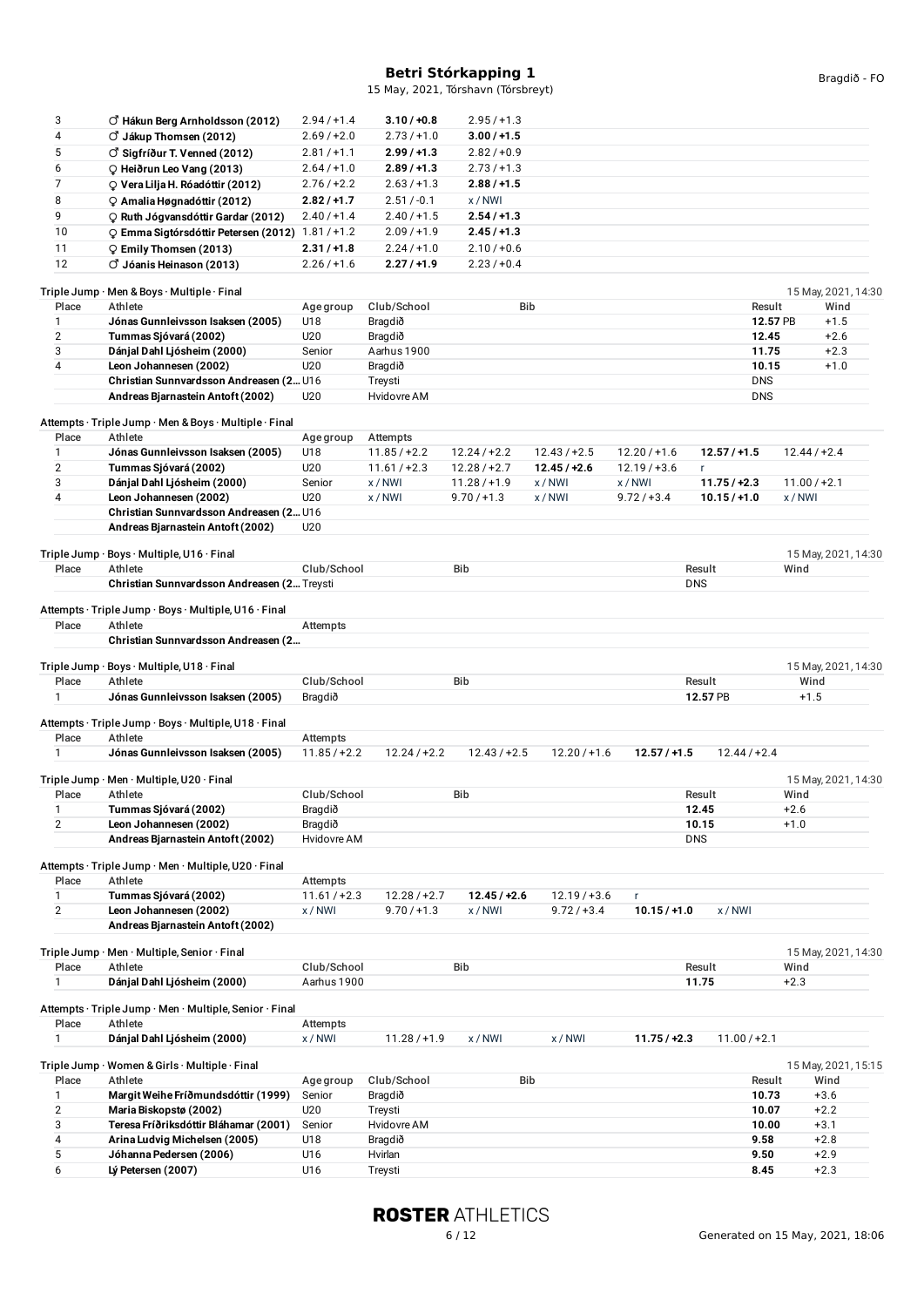15 May, 2021, Tórshavn (Tórsbreyt)

|                | Lisa Tummasardóttir Venned (2007)                                 | U16             | Treysti        |                |                |                | <b>DNS</b>     |                     |
|----------------|-------------------------------------------------------------------|-----------------|----------------|----------------|----------------|----------------|----------------|---------------------|
|                | Bjørg Djurhuus Jensen (2003)                                      | U20             | Hvidovre AM    |                |                |                | <b>DNS</b>     |                     |
|                |                                                                   |                 |                |                |                |                |                |                     |
|                | Attempts · Triple Jump · Women & Girls · Multiple · Final         |                 |                |                |                |                |                |                     |
| Place          | Athlete                                                           | Age group       | Attempts       |                |                |                |                |                     |
| 1              | Margit Weihe Fríðmundsdóttir (1999)                               | Senior          | $9.97 / +3.2$  | $10.51 / +2.3$ | $10.58 / +1.7$ | $10.73 / +3.6$ | $9.55 / +3.4$  | $9.41 / +3.3$       |
| $\overline{2}$ | Maria Biskopstø (2002)                                            | U20             | $9.83 / +2.0$  | $10.07 / +2.2$ | $9.99 / +3.1$  | $10.03 / +2.6$ | $9.54 / +3.2$  | r.                  |
| 3              | Teresa Fríðriksdóttir Bláhamar (2001)                             | Senior          | $9.59 / +3.5$  | $9.62 / +3.2$  | $9.83 / +3.3$  | $9.96 / +3.1$  | $10.00 / +3.1$ | $9.74 / +3.4$       |
| 4              | Arina Ludvig Michelsen (2005)                                     | U18             | $9.08 / +2.5$  | $9.45 / +2.8$  | $9.54 / +2.6$  | $9.47 / +2.7$  | $9.58 / +2.8$  | $9.55 / +2.3$       |
| 5              | Jóhanna Pedersen (2006)                                           | U16             | $9.06 / +2.4$  | $8.93 / +2.6$  | $8.74 / +2.2$  | x/NW           | x / NWI        | $9.50 / +2.9$       |
| 6              | Lý Petersen (2007)                                                | U16             | $8.45 / +2.3$  | $8.24 / +2.2$  | $8.15/ + 2.2$  | $7.98 / +2.2$  | $8.38 / +2.4$  | $7.96 / +2.8$       |
|                | Lisa Tummasardóttir Venned (2007)<br>Bjørg Djurhuus Jensen (2003) | U16<br>U20      |                |                |                |                |                |                     |
|                |                                                                   |                 |                |                |                |                |                |                     |
|                | Triple Jump · Girls · Multiple, U16 · Final                       |                 |                |                |                |                |                | 15 May, 2021, 15:15 |
| Place          | Athlete                                                           | Club/School     |                | Bib            |                |                | Result         | Wind                |
| 1              | Jóhanna Pedersen (2006)                                           | Hvirlan         |                |                |                |                | 9.50           | $+2.9$              |
| $\overline{2}$ | Lý Petersen (2007)                                                | Treysti         |                |                |                |                | 8.45           | $+2.3$              |
|                | Lisa Tummasardóttir Venned (2007)                                 | Treysti         |                |                |                |                | <b>DNS</b>     |                     |
|                |                                                                   |                 |                |                |                |                |                |                     |
|                | Attempts · Triple Jump · Girls · Multiple, U16 · Final            |                 |                |                |                |                |                |                     |
| Place          | Athlete                                                           | Attempts        |                |                |                |                |                |                     |
| 1              | Jóhanna Pedersen (2006)                                           | $9.06 / +2.4$   | $8.93 / +2.6$  | $8.74/+2.2$    | x / NWI        | x/NWI          | $9.50 / +2.9$  |                     |
| $\overline{2}$ | Lý Petersen (2007)                                                | $8.45/$ +2.3    | $8.24 / +2.2$  | $8.15/ + 2.2$  | $7.98 / +2.2$  | $8.38 / +2.4$  | $7.96 / +2.8$  |                     |
|                | Lisa Tummasardóttir Venned (2007)                                 |                 |                |                |                |                |                |                     |
|                | Triple Jump · Girls · Multiple, U18 · Final                       |                 |                |                |                |                |                | 15 May, 2021, 15:15 |
| Place          | Athlete                                                           | Club/School     |                | <b>Bib</b>     |                |                | Result         | Wind                |
| 1              | Arina Ludvig Michelsen (2005)                                     | Bragdið         |                |                |                |                | 9.58           | $+2.8$              |
|                |                                                                   |                 |                |                |                |                |                |                     |
|                | Attempts · Triple Jump · Girls · Multiple, U18 · Final            |                 |                |                |                |                |                |                     |
| Place          | Athlete                                                           | Attempts        |                |                |                |                |                |                     |
| 1              | Arina Ludvig Michelsen (2005)                                     | $9.08 / +2.5$   | $9.45 / +2.8$  | $9.54 / +2.6$  | $9.47 / +2.7$  | $9.58 / +2.8$  | $9.55 / +2.3$  |                     |
|                | Triple Jump · Women · Multiple, U20 · Final                       |                 |                |                |                |                |                | 15 May, 2021, 15:15 |
| Place          | Athlete                                                           | Club/School     |                | <b>Bib</b>     |                |                | Result         | Wind                |
| 1              | Maria Biskopstø (2002)                                            | Treysti         |                |                |                |                | 10.07          | $+2.2$              |
|                | Bjørg Djurhuus Jensen (2003)                                      | Hvidovre AM     |                |                |                |                | <b>DNS</b>     |                     |
|                |                                                                   |                 |                |                |                |                |                |                     |
|                | Attempts · Triple Jump · Women · Multiple, U20 · Final            |                 |                |                |                |                |                |                     |
| Place          | Athlete                                                           | Attempts        |                |                |                |                |                |                     |
| 1              | Maria Biskopstø (2002)                                            | $9.83 / +2.0$   | $10.07 / +2.2$ | $9.99 / +3.1$  | $10.03 / +2.6$ | $9.54 / +3.2$  | r.             |                     |
|                | Bjørg Djurhuus Jensen (2003)                                      |                 |                |                |                |                |                |                     |
|                | Triple Jump · Women · Multiple, Senior · Final                    |                 |                |                |                |                |                | 15 May, 2021, 15:15 |
| Place          | Athlete                                                           | Club/School     |                | <b>Bib</b>     |                |                | Result         | Wind                |
| 1              | Margit Weihe Fríðmundsdóttir (1999)                               | Bragdið         |                |                |                |                | 10.73          | $+3.6$              |
| $\overline{2}$ | Teresa Fríðriksdóttir Bláhamar (2001)                             | Hvidovre AM     |                |                |                |                | 10.00          | $+3.1$              |
|                |                                                                   |                 |                |                |                |                |                |                     |
|                | Attempts · Triple Jump · Women · Multiple, Senior · Final         |                 |                |                |                |                |                |                     |
| Place          | Athlete                                                           | <b>Attempts</b> |                |                |                |                |                |                     |
| $\mathbf{1}$   | Margit Weihe Fríðmundsdóttir (1999)                               | $9.97 / +3.2$   | $10.51 / +2.3$ | $10.58 / +1.7$ | $10.73 / +3.6$ | $9.55 / +3.4$  | $9.41 / +3.3$  |                     |
| $\overline{2}$ | Teresa Fríðriksdóttir Bláhamar (2001)                             | $9.59 / +3.5$   | $9.62 / +3.2$  | $9.83 / +3.3$  | $9.96 / +3.1$  | $10.00 / +3.1$ | $9.74/+3.4$    |                     |
|                | Triple Jump (Zone) · Boys · U14 · Final                           |                 |                |                |                |                |                | 15 May, 2021, 13:50 |
| Place          | Athlete                                                           | Club/School     |                | Bib            |                |                | Result         | Wind                |
| 1              | Óðin Jógvansson Glerfoss (2008)                                   | Bragdið         |                |                |                |                | 9.01           | $+3.0$              |
| $\overline{2}$ | Kelvin Saruni (2008)                                              | Bragdið         |                |                |                |                | 7.77           | $+4.4$              |
| 3              | Eyðun Høgenni (2008)                                              | Bragdið         |                |                |                |                | 5.84           | $+2.1$              |
|                | Arni Bartal Joensen (2008)                                        | Hvirlan         |                |                |                |                | <b>DNS</b>     |                     |
|                | Baldur Báruson Persson (2009)                                     | Hvirlan         |                |                |                |                | NM             |                     |
|                |                                                                   |                 |                |                |                |                |                |                     |
|                | Attempts · Triple Jump (Zone) · Boys · U14 · Final                |                 |                |                |                |                |                |                     |
| Place          | Athlete                                                           | Attempts        |                |                |                |                |                |                     |
| 1              | Óðin Jógvansson Glerfoss (2008)                                   | $9.01 / +3.0$   | $8.74 / +2.8$  | x/NWI          |                |                |                |                     |
| $\overline{2}$ | Kelvin Saruni (2008)                                              | $7.77 / +4.4$   | $7.55 / +2.4$  | $7.63 / +2.1$  |                |                |                |                     |
| 3              | Eyðun Høgenni (2008)                                              | x/NWI           | $5.84 / +2.1$  | $5.47 / +3.3$  |                |                |                |                     |
|                | Arni Bartal Joensen (2008)                                        |                 |                |                |                |                |                |                     |
|                | Baldur Báruson Persson (2009)                                     | x/NWI           | x/NWI          | x/NWI          |                |                |                |                     |
|                | Triple Jump (Zone) · Girls · U14 · Final                          |                 |                |                |                |                |                | 15 May, 2021, 14:05 |
| Place          | Athlete                                                           | Club/School     |                | Bib            |                |                | Result         | Wind                |
| 1              | Elena E. Olsen (2008)                                             | Hvirlan         |                |                |                |                | 8.21           | $+2.8$              |
| $\overline{2}$ | Natalia Lydersen (2008)                                           | Treysti         |                |                |                |                | 8.19           | $+2.7$              |
|                |                                                                   |                 |                |                |                |                |                |                     |

**ROSTER ATHLETICS**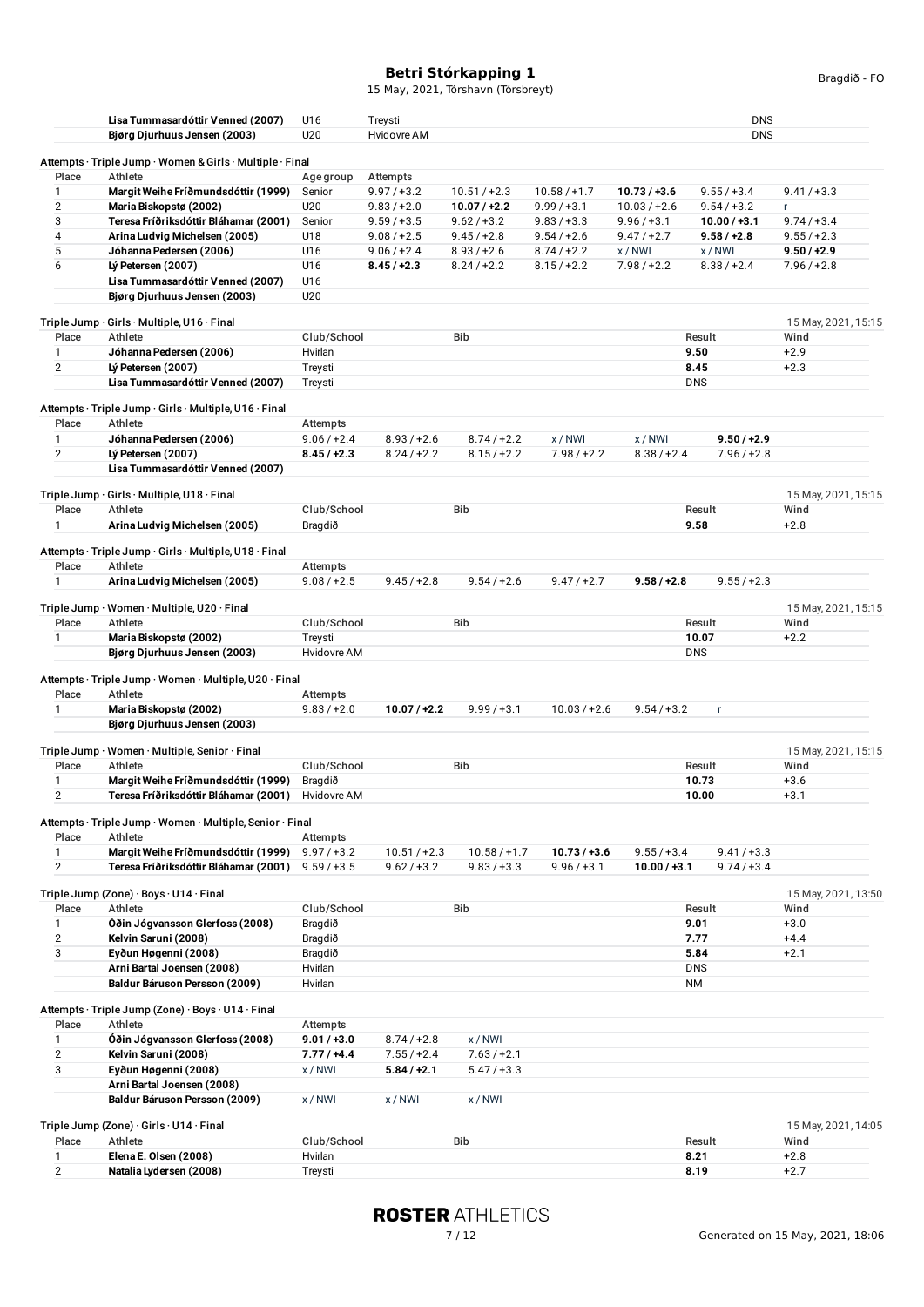| 3                   | Sofía Højgaard (2008)                                                   | Bragdið            |               |               |            |       | 8.10           | $+2.2$              |
|---------------------|-------------------------------------------------------------------------|--------------------|---------------|---------------|------------|-------|----------------|---------------------|
| 4                   |                                                                         | Bragdið            |               |               |            |       | 7.96           | $+3.9$              |
| 5                   | Heiða Jacobsen (2008)                                                   |                    |               |               |            |       | 7.13           | $+2.6$              |
|                     | Tabita Hvannastein (2008)                                               | Treysti            |               |               |            |       |                |                     |
| 6                   | Katrin Streymoy Sahin-Skjalm (2008)                                     | Bragdið            |               |               |            |       | 7.03           | $+3.1$              |
| $\overline{7}$      | Bjalla Beintudóttir Dalsgarð (2009)                                     | Hvirlan            |               |               |            |       | 6.99           | $+2.9$              |
| 8                   | Sólja Rye (2009)                                                        | Hvirlan            |               |               |            |       | 5.51           | $+3.9$              |
|                     | Attempts · Triple Jump (Zone) · Girls · U14 · Final                     |                    |               |               |            |       |                |                     |
| Place               | Athlete                                                                 | Attempts           |               |               |            |       |                |                     |
| 1                   | Elena E. Olsen (2008)                                                   | $8.03 / +2.6$      | $8.03 / +3.0$ | $8.21 / +2.8$ |            |       |                |                     |
| $\boldsymbol{2}$    |                                                                         | $8.19 / +2.7$      | $8.12 / +3.1$ | $8.05 / +2.0$ |            |       |                |                     |
| 3                   | Natalia Lydersen (2008)<br>Sofía Højgaard (2008)                        |                    | $7.98 / +1.7$ | $8.07 / +2.5$ |            |       |                |                     |
| 4                   | Heiða Jacobsen (2008)                                                   | $8.10 / +2.2$      |               |               |            |       |                |                     |
|                     |                                                                         | x/NWI              | $7.96 / +3.9$ | $6.64 / +3.0$ |            |       |                |                     |
| 5                   | Tabita Hvannastein (2008)                                               | $7.04 / +3.7$      | $7.09 / +3.9$ | $7.13 / +2.6$ |            |       |                |                     |
| 6                   | Katrin Streymoy Sahin-Skjalm (2008)                                     | $7.03 / +3.1$      | x/NWI         | $6.88 / +1.9$ |            |       |                |                     |
| 7                   | Bjalla Beintudóttir Dalsgarð (2009)                                     | $6.45/+2.0$        | $6.72 / +2.1$ | $6.99 / +2.9$ |            |       |                |                     |
| 8                   | Sólja Rye (2009)                                                        | x/NWI              | $5.51 / +3.9$ | x/NW          |            |       |                |                     |
|                     |                                                                         |                    |               |               |            |       |                |                     |
| Place               | Discus Throw (0.75kg) $\cdot$ Boys $\cdot$ U14 $\cdot$ Final<br>Athlete | Club/School        |               | Bib           |            |       | Result         | 15 May, 2021, 13:05 |
|                     |                                                                         |                    |               |               |            |       |                |                     |
| 1                   | Terji Dal Christiansen (2008)                                           | Hvirlan            |               |               |            |       | 17.67          |                     |
| $\overline{2}$      | Jógvan Ingi F. Joensen (2009)                                           | Hvirlan            |               |               |            |       | 14.66          |                     |
| 3                   | Óðin Jógvansson Glerfoss (2008)                                         | Bragdið            |               |               |            |       | 14.61          |                     |
| 4                   | Eyðun Høgenni (2008)                                                    | Bragdið            |               |               |            |       | 11.66          |                     |
| 5                   | Baldur Báruson Persson (2009)                                           | Hvirlan            |               |               |            |       | 10.53          |                     |
|                     | Arni Bartal Joensen (2008)                                              | Hvirlan            |               |               |            |       | <b>DNS</b>     |                     |
|                     | Attempts · Discus Throw (0.75kg) · Boys · U14 · Final                   |                    |               |               |            |       |                |                     |
| Place               | Athlete                                                                 |                    |               |               |            |       |                |                     |
| 1                   | Terji Dal Christiansen (2008)                                           | Attempts<br>17.04  | 17.67         | 16.67         |            |       |                |                     |
|                     |                                                                         |                    |               |               |            |       |                |                     |
| $\overline{2}$<br>3 | Jógvan Ingi F. Joensen (2009)                                           | 9.93               | 14.66         | 14.01         |            |       |                |                     |
|                     | Óðin Jógvansson Glerfoss (2008)                                         | 13.55              | 14.61         | X             |            |       |                |                     |
| 4                   | Eyðun Høgenni (2008)                                                    | 11.66              | 10.24         | 11.09         |            |       |                |                     |
| 5                   | Baldur Báruson Persson (2009)                                           | 10.53              | X             | X             |            |       |                |                     |
|                     | Arni Bartal Joensen (2008)                                              |                    |               |               |            |       |                |                     |
|                     | Discus Throw · Women & Girls · Multiple · Final                         |                    |               |               |            |       |                | 15 May, 2021, 12:00 |
| Place               | Athlete                                                                 |                    | Club/School   |               | <b>Bib</b> |       |                | Result              |
|                     |                                                                         | Age group          | Hvirlan       |               |            |       |                | 21.26               |
| 1                   | Ai Waagstein (2007)                                                     | U16                |               |               |            |       |                |                     |
| $\overline{2}$      | Arina Ludvig Michelsen (2005)                                           | U18                | Bragdið       |               |            |       |                | 12.05               |
| 3                   | Lý Petersen (2007)                                                      | U16                | Treysti       |               |            |       | 8.07           |                     |
|                     | Jóhanna Pedersen (2006)                                                 | U16                | Hvirlan       |               |            |       | <b>DNS</b>     |                     |
|                     | Attempts · Discus Throw · Women & Girls · Multiple · Final              |                    |               |               |            |       |                |                     |
| Place               | Athlete                                                                 | Age group          | Attempts      |               |            |       |                |                     |
| 1                   | Ai Waagstein (2007)                                                     | U16                | 21.15         | 20.41         | X          | 21.26 | 19.56          | 19.91               |
| $\overline{2}$      | Arina Ludvig Michelsen (2005)                                           | U18                |               | 9.51          | 9.76       |       |                |                     |
|                     |                                                                         |                    | X             | 6.55          | 8.07       | 11.45 | 11.28<br>7.29  | 12.05               |
| 3                   | Lý Petersen (2007)                                                      | U16                | 3.97          |               |            | 7.40  |                | 8.00                |
|                     |                                                                         |                    |               |               |            |       |                |                     |
|                     | Jóhanna Pedersen (2006)                                                 | U16                |               |               |            |       |                |                     |
|                     |                                                                         |                    |               |               |            |       |                |                     |
|                     | Discus Throw (0.75kg) · Girls · Multiple, U16 · Final                   |                    |               |               |            |       |                | 15 May, 2021, 12:00 |
| Place               | Athlete                                                                 | Club/School        |               | Bib           |            |       | Result         |                     |
| 1                   | Ai Waagstein (2007)                                                     | Hvirlan            |               |               |            |       | 21.26          |                     |
| $\overline{2}$      | Lý Petersen (2007)                                                      | Treysti            |               |               |            |       | 8.07           |                     |
|                     | Jóhanna Pedersen (2006)                                                 | Hvirlan            |               |               |            |       | <b>DNS</b>     |                     |
|                     | Attempts · Discus Throw (0.75kg) · Girls · Multiple, U16 · Final        |                    |               |               |            |       |                |                     |
|                     |                                                                         |                    |               |               |            |       |                |                     |
| Place               | Athlete                                                                 | Attempts           |               |               |            |       |                |                     |
| 1                   | Ai Waagstein (2007)                                                     | 21.15              | 20.41         | X             | 21.26      | 19.56 | 19.91          |                     |
| $\overline{2}$      | Lý Petersen (2007)                                                      | 3.97               | 6.55          | 8.07          | 7.40       | 7.29  | 8.00           |                     |
|                     | Jóhanna Pedersen (2006)                                                 |                    |               |               |            |       |                |                     |
|                     | Discus Throw (1kg) · Girls · Multiple, U18 · Final                      |                    |               |               |            |       |                | 15 May, 2021, 12:00 |
| Place               | Athlete                                                                 | Club/School        |               | Bib           |            |       | Result         |                     |
| 1                   | Arina Ludvig Michelsen (2005)                                           | Bragdið            |               |               |            |       | 12.05          |                     |
|                     |                                                                         |                    |               |               |            |       |                |                     |
|                     | Attempts · Discus Throw (1kg) · Girls · Multiple, U18 · Final           |                    |               |               |            |       |                |                     |
| Place               | Athlete                                                                 | Attempts           |               |               |            |       |                |                     |
| 1                   | Arina Ludvig Michelsen (2005)                                           | X                  | 9.51          | 9.76          | 11.45      | 11.28 | 12.05          |                     |
|                     |                                                                         |                    |               |               |            |       |                |                     |
|                     | Diskoskast Discus Throw (0.75kg) · Girls · U14 · Final                  |                    |               |               |            |       |                | 15 May, 2021, 13:40 |
| Place               | Athlete                                                                 | Club/School        |               | Bib           |            |       | Result         |                     |
| 1<br>$\overline{2}$ | Tabita Hvannastein (2008)<br>Bjalla Beintudóttir Dalsgarð (2009)        | Treysti<br>Hvirlan |               |               |            |       | 13.23<br>12.01 |                     |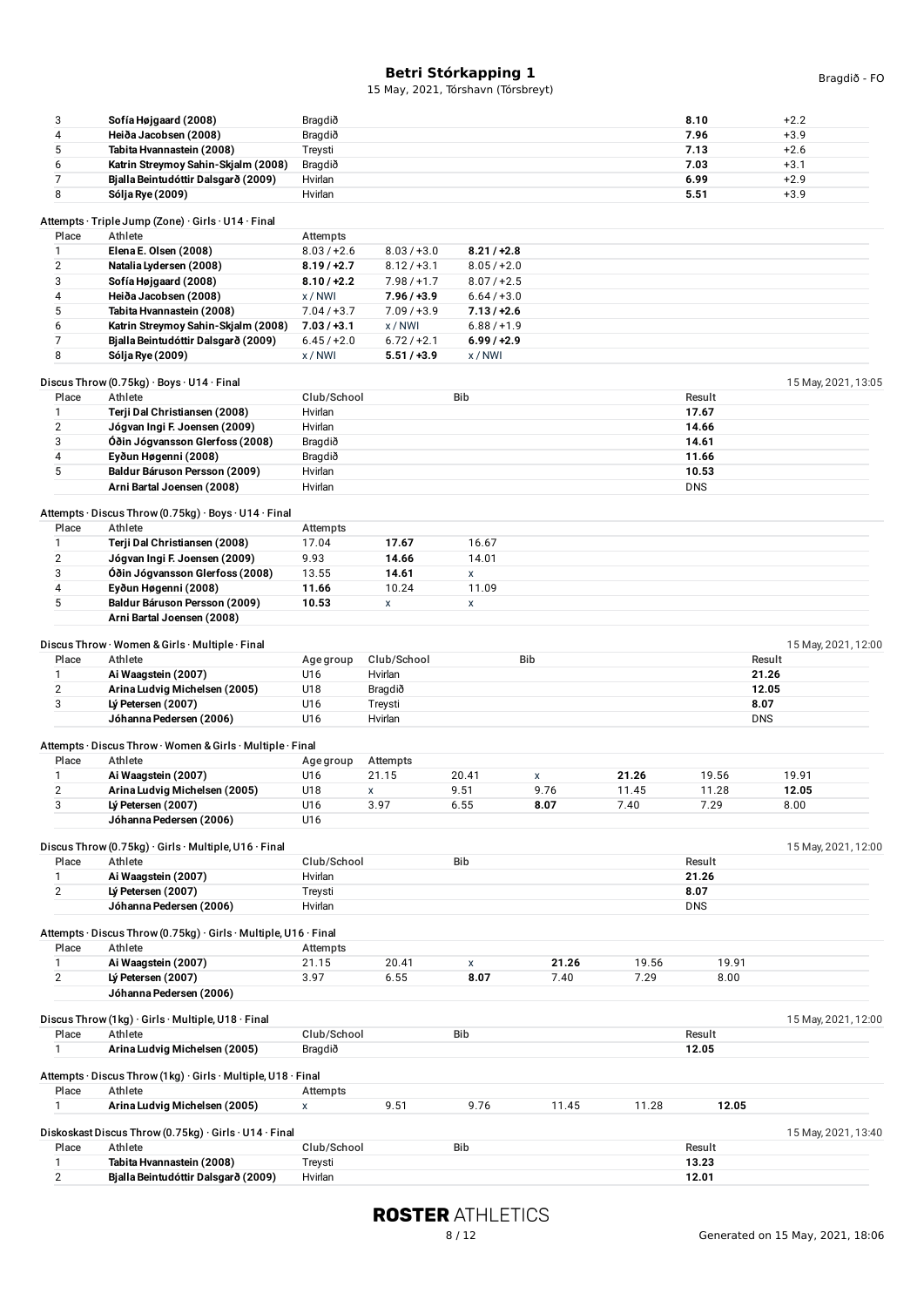15 May, 2021, Tórshavn (Tórsbreyt)

| 3                     | Natalia Lydersen (2008)                                              | Treysti       |                        |            |            |                    | 11.76      |                     |
|-----------------------|----------------------------------------------------------------------|---------------|------------------------|------------|------------|--------------------|------------|---------------------|
|                       |                                                                      |               |                        |            |            |                    |            |                     |
|                       | Attempts · Diskoskast Discus Throw (0.75kg) · Girls · U14 · Final    |               |                        |            |            |                    |            |                     |
| Place                 | Athlete                                                              | Attempts      |                        |            |            |                    |            |                     |
| $\mathbf{1}$          | Tabita Hvannastein (2008)                                            | $\mathsf{x}$  | 13.23                  | 10.53      |            |                    |            |                     |
| $\overline{2}$<br>3   | Bjalla Beintudóttir Dalsgarð (2009)<br>Natalia Lydersen (2008)       | 12.01<br>9.94 | $\pmb{\mathsf{X}}$     | X<br>11.76 |            |                    |            |                     |
|                       |                                                                      |               | $\pmb{\mathsf{X}}$     |            |            |                    |            |                     |
|                       | Hammer Throw (6kg) $\cdot$ Men $\cdot$ U20 $\cdot$ Final             |               |                        |            |            |                    |            | 15 May, 2021, 12:45 |
| Place                 | Athlete                                                              | Club/School   |                        | <b>Bib</b> |            |                    | Result     |                     |
| 1                     | Leon Johannesen (2002)                                               | Bragdið       |                        |            |            |                    | 16.82      |                     |
|                       | Andreas Bjarnastein Antoft (2002)                                    | Hvidovre AM   |                        |            |            |                    | <b>DNS</b> |                     |
|                       | Markus Køtlum (2002)                                                 | Bragdið       |                        |            |            |                    | <b>NM</b>  |                     |
|                       |                                                                      |               |                        |            |            |                    |            |                     |
|                       | Attempts · Hammer Throw (6kg) · Men · U20 · Final                    |               |                        |            |            |                    |            |                     |
| Place                 | Athlete                                                              | Attempts      |                        |            |            |                    |            |                     |
| 1                     | Leon Johannesen (2002)                                               | 16.82         | X                      | 13.52      | 14.36      | X                  | 10.85      |                     |
|                       | Andreas Bjarnastein Antoft (2002)                                    |               |                        |            |            |                    |            |                     |
|                       | Markus Køtlum (2002)                                                 | X             | X                      | X          | X          | X                  | X          |                     |
|                       |                                                                      |               |                        |            |            |                    |            |                     |
|                       | Hammer Throw · Women & Girls · Multiple · Final                      |               |                        |            |            |                    |            | 15 May, 2021, 12:25 |
| Place<br>$\mathbf{1}$ | Athlete                                                              | Age group     | Club/School            |            | <b>Bib</b> |                    |            | Result<br>43.88 PB  |
|                       | Guðrið Káradóttir Petersen (2000)                                    | Senior        | Hvirlan                |            |            |                    |            | 21.50 PB            |
| $\overline{2}$        | Elin Niclasen (2003)                                                 | U20<br>U20    | Hvirlan<br>Hvidovre AM |            |            |                    |            | <b>DNS</b>          |
|                       | Bjørg Djurhuus Jensen (2003)                                         |               |                        |            |            |                    |            |                     |
|                       | Attempts · Hammer Throw · Women & Girls · Multiple · Final           |               |                        |            |            |                    |            |                     |
| Place                 | Athlete                                                              | Age group     | Attempts               |            |            |                    |            |                     |
| 1                     | Guðrið Káradóttir Petersen (2000)                                    | Senior        | 41.78                  | 42.85      | 43.88      | 41.53              | 38.01      | 41.43               |
| 2                     | Elin Niclasen (2003)                                                 | U20           | 17.22                  | 19.43      | 21.50      | $\pmb{\mathsf{x}}$ | 18.21      | X                   |
|                       | Bjørg Djurhuus Jensen (2003)                                         | U20           |                        |            |            |                    |            |                     |
|                       |                                                                      |               |                        |            |            |                    |            |                     |
|                       | Hammer Throw (4kg) $\cdot$ Women $\cdot$ Multiple, U20 $\cdot$ Final |               |                        |            |            |                    |            | 15 May, 2021, 12:25 |
| Place                 | Athlete                                                              | Club/School   |                        | <b>Bib</b> |            |                    | Result     |                     |
| 1                     | Elin Niclasen (2003)                                                 | Hvirlan       |                        |            |            |                    | 21.50 PB   |                     |
|                       | Bjørg Djurhuus Jensen (2003)                                         | Hvidovre AM   |                        |            |            |                    | <b>DNS</b> |                     |
|                       |                                                                      |               |                        |            |            |                    |            |                     |
|                       | Attempts · Hammer Throw (4kg) · Women · Multiple, U20 · Final        |               |                        |            |            |                    |            |                     |
| Place                 | Athlete                                                              | Attempts      |                        |            |            |                    |            |                     |
| $\mathbf{1}$          | Elin Niclasen (2003)                                                 | 17.22         | 19.43                  | 21.50      | X          | 18.21              | X          |                     |
|                       | Bjørg Djurhuus Jensen (2003)                                         |               |                        |            |            |                    |            |                     |
|                       | Hammer Throw (4kg) · Women · Multiple, Senior · Final                |               |                        |            |            |                    |            | 15 May, 2021, 12:25 |
| Place                 | Athlete                                                              | Club/School   |                        | Bib        |            |                    | Result     |                     |
| $\mathbf{1}$          | Guðrið Káradóttir Petersen (2000)                                    | Hvirlan       |                        |            |            |                    | 43.88 PB   |                     |
|                       |                                                                      |               |                        |            |            |                    |            |                     |
|                       | Attempts · Hammer Throw (4kg) · Women · Multiple, Senior · Final     |               |                        |            |            |                    |            |                     |
| Place                 |                                                                      |               |                        |            |            |                    |            |                     |
| 1                     | Athlete                                                              | Attempts      |                        |            |            |                    |            |                     |
|                       | Guðrið Káradóttir Petersen (2000)                                    | 41.78         | 42.85                  | 43.88      | 41.53      | 38.01              | 41.43      |                     |
|                       |                                                                      |               |                        |            |            |                    |            |                     |
| Place                 | Ball Throw (145g) $\cdot$ Boys $\cdot$ U12 $\cdot$ Final             |               |                        |            |            |                    |            |                     |
|                       | Athlete                                                              | Club/School   |                        | <b>Bib</b> |            |                    | Result     |                     |
| $\mathbf{1}$          | Óli Mortansson Vang (2010)                                           | Bragdið       |                        |            |            |                    | 39.85      |                     |
| 2                     | Jóhan Waagstein (2010)                                               | Hvirlan       |                        |            |            |                    | 34.17      |                     |
| 3                     | Kristjan Róksson (2011)                                              | Bragdið       |                        |            |            |                    | 31.80      |                     |
| 4                     | Christian Dal Christiansen (2010)                                    | Hvirlan       |                        |            |            |                    | 28.80      |                     |
| 5                     | Rói Thomassen (2010)                                                 | Hvirlan       |                        |            |            |                    | 24.65      |                     |
| 6                     | Markus Eliassen (2011)                                               | Bragdið       |                        |            |            |                    | 20.70      |                     |
| 7                     | Robert Róason Vilhelmsen (2011)                                      | Bragdið       |                        |            |            |                    | 19.11      | 15 May, 2021, 13:25 |
| 8                     | Bogi Samson Vang (2010)                                              | Bragdið       |                        |            |            |                    | 16.16      |                     |
|                       |                                                                      |               |                        |            |            |                    |            |                     |
|                       | Attempts · Ball Throw (145g) · Boys · U12 · Final                    |               |                        |            |            |                    |            |                     |
| Place                 | Athlete                                                              | Attempts      |                        |            |            |                    |            |                     |
| 1                     | Óli Mortansson Vang (2010)                                           | 39.85         | 32.62                  | 22.85      |            |                    |            |                     |
| $\overline{2}$        | Jóhan Waagstein (2010)                                               | 25.27         | 34.17                  | 29.16      |            |                    |            |                     |
| 3                     | Kristjan Róksson (2011)                                              | 31.72         | 31.80                  | 31.60      |            |                    |            |                     |
| $\overline{4}$        | Christian Dal Christiansen (2010)                                    | 20.27         | X                      | 28.80      |            |                    |            |                     |
| 5                     | Rói Thomassen (2010)                                                 | X             | 24.65                  | 21.01      |            |                    |            |                     |
| 6                     | Markus Eliassen (2011)                                               | 14.65         | 20.70                  | 15.00      |            |                    |            |                     |
| $\overline{7}$        | Robert Róason Vilhelmsen (2011)                                      | 19.11         | 11.44                  | 16.48      |            |                    |            |                     |
| 8                     | Bogi Samson Vang (2010)                                              | 16.16         | 10.55                  | 15.84      |            |                    |            |                     |
|                       |                                                                      |               |                        |            |            |                    |            |                     |
| Place                 | Ball Throw (145g) · Boys · U8 · Final<br>Athlete                     | Club/School   |                        | Bib        |            |                    | Result     | 15 May, 2021, 12:20 |

Bragdið - FO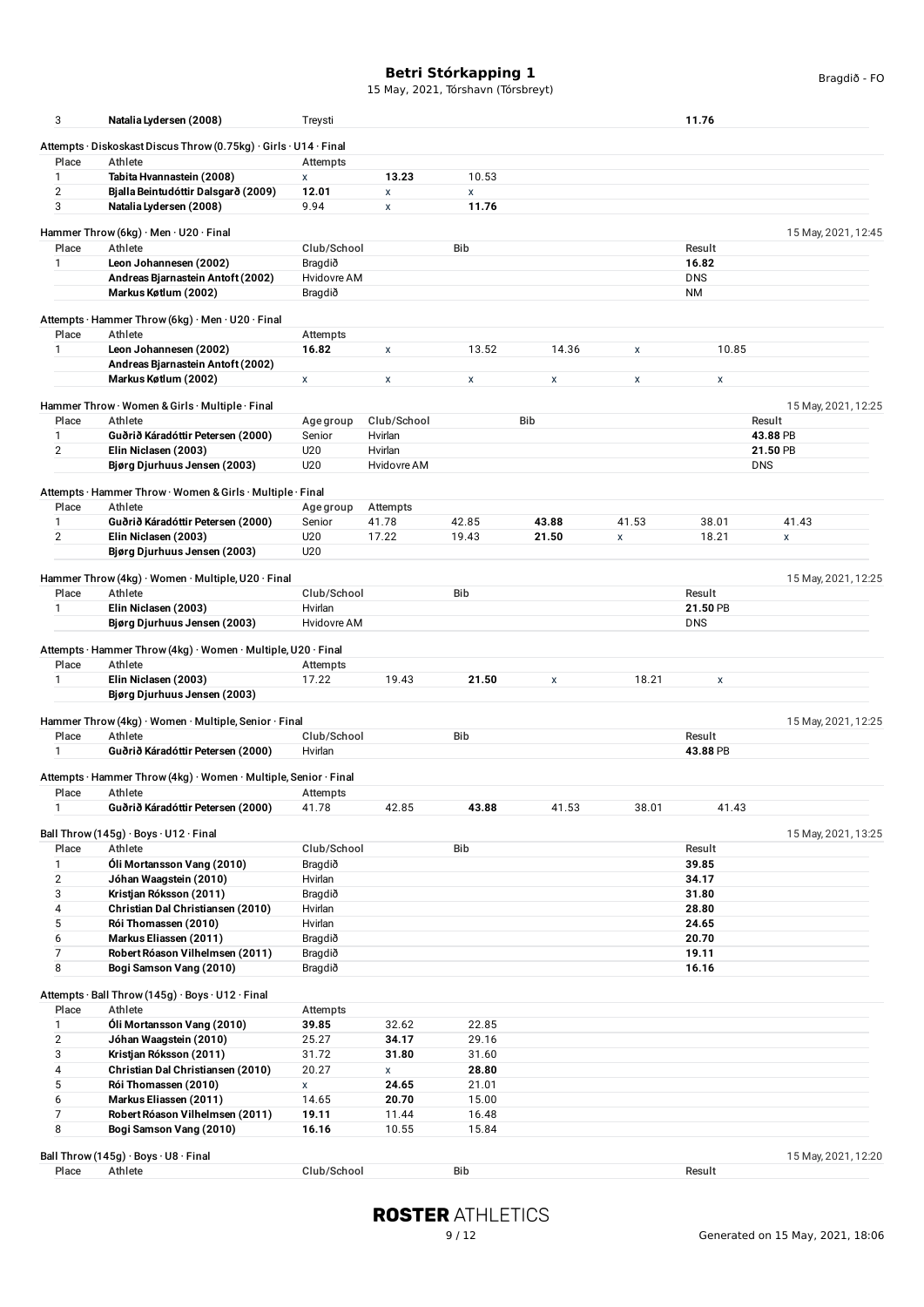| $\mathbf{1}$            | Jósef Vinter Tummasarson (2015)                           | Onki felag               |                          |                          | 11.70               |  |
|-------------------------|-----------------------------------------------------------|--------------------------|--------------------------|--------------------------|---------------------|--|
| $\sqrt{2}$              | Harry Fríði Hansson (2015)                                | Bragdið                  |                          |                          | 9.03                |  |
| 3                       | Dávid Sunnvardsson Andreasen (2014) Treysti               |                          |                          |                          | 8.70                |  |
| 4                       | Derek Rasmussen (2015)                                    | Hvirlan                  |                          |                          | 6.16                |  |
|                         |                                                           |                          |                          |                          |                     |  |
|                         |                                                           |                          |                          |                          |                     |  |
|                         | Attempts · Ball Throw (145g) · Boys · U8 · Final          |                          |                          |                          |                     |  |
| Place                   | Athlete                                                   | Attempts                 |                          |                          |                     |  |
| 1                       | Jósef Vinter Tummasarson (2015)                           | 9.27                     | 8.52                     | 11.70                    |                     |  |
| $\overline{2}$          | Harry Fríði Hansson (2015)                                | 9.03                     | 7.54                     | 8.83                     |                     |  |
| 3                       | Dávid Sunnvardsson Andreasen (2014) 8.70                  |                          | X                        | 8.58                     |                     |  |
| $\overline{4}$          |                                                           |                          |                          |                          |                     |  |
|                         | Derek Rasmussen (2015)                                    | 4.38                     | 6.16                     | X                        |                     |  |
|                         |                                                           |                          |                          |                          |                     |  |
|                         | Ball Throw (145g) · Boys · U10 · Final                    |                          |                          |                          | 15 May, 2021, 12:50 |  |
| Place                   | Athlete                                                   | Club/School              |                          | Bib                      | Result              |  |
| $\mathbf{1}$            | Jákup Thomsen (2012)                                      | Treysti                  |                          |                          | 28.64               |  |
| $\overline{2}$          | Hákun Berg Arnholdsson (2012)                             | Treysti                  |                          |                          | 28.43               |  |
| 3                       | Sigfríður T. Venned (2012)                                | Treysti                  |                          |                          | 22.73               |  |
|                         |                                                           |                          |                          |                          |                     |  |
| 4                       | Jóanis Heinason (2013)                                    | Frælsi                   |                          |                          | 21.71               |  |
| 5                       | Bjarni Bogason Enni (2012)                                | Bragdið                  |                          |                          | 10.65               |  |
|                         |                                                           |                          |                          |                          |                     |  |
|                         | Attempts · Ball Throw (145g) · Boys · U10 · Final         |                          |                          |                          |                     |  |
| Place                   | Athlete                                                   | Attempts                 |                          |                          |                     |  |
| 1                       | Jákup Thomsen (2012)                                      | 28.64                    | 26.65                    | 27.49                    |                     |  |
|                         |                                                           | 28.43                    |                          |                          |                     |  |
| $\overline{2}$          | Hákun Berg Arnholdsson (2012)                             |                          | 19.01                    | 27.40                    |                     |  |
| 3                       | Sigfríður T. Venned (2012)                                | 22.24                    | 22.73                    | 21.62                    |                     |  |
| 4                       | Jóanis Heinason (2013)                                    | 21.71                    | 15.95                    | X                        |                     |  |
| 5                       | Bjarni Bogason Enni (2012)                                | 3.90                     | 9.96                     | 10.65                    |                     |  |
|                         |                                                           |                          |                          |                          |                     |  |
|                         | Ball Throw (145g) $\cdot$ Girls $\cdot$ U12 $\cdot$ Final |                          |                          |                          | 15 May, 2021, 14:00 |  |
| Place                   | Athlete                                                   | Club/School              |                          | Bib                      | Result              |  |
|                         |                                                           |                          |                          |                          |                     |  |
| $\mathbf{1}$            | Sigrið Hansdóttir (2010)                                  | Bragdið                  |                          |                          | 42.21               |  |
| $\overline{\mathbf{c}}$ | Andrea Heinadóttir (2011)                                 | Frælsi                   |                          |                          | 32.63               |  |
| 3                       | Annika Ravnsfjall (2010)                                  | Frælsi                   |                          |                          | 23.28               |  |
| 4                       | Jennhild Lydersen (2010)                                  | Treysti                  |                          |                          | 21.96               |  |
| 5                       | Sunneva Ravnsfjall (2010)                                 | Frælsi                   |                          |                          | 18.00               |  |
|                         |                                                           |                          |                          |                          |                     |  |
| 6                       | Guðrið Høgnadóttir (2010)                                 |                          |                          |                          | 17.24               |  |
| 7                       | Durita Davidsen (2011)                                    | Treysti                  |                          |                          | 17.18               |  |
| 8                       | Nanna á Fløtti Syderbø (2011)                             | Treysti                  |                          |                          | 15.02               |  |
| 9                       | Debora Hvannastein (2011)                                 | Treysti                  |                          |                          | 10.75               |  |
|                         | Mia Ásadottir (2010)                                      | Hvirlan                  |                          |                          | <b>DNS</b>          |  |
|                         |                                                           |                          |                          |                          |                     |  |
|                         | Attempts · Ball Throw (145g) · Girls · U12 · Final        |                          |                          |                          |                     |  |
|                         |                                                           |                          |                          |                          |                     |  |
| Place                   | Athlete                                                   | Attempts                 |                          |                          |                     |  |
| $\mathbf{1}$            | Sigrið Hansdóttir (2010)                                  | 40.47                    | 42.21                    | 39.61                    |                     |  |
| $\overline{2}$          | Andrea Heinadóttir (2011)                                 | 30.33                    | 25.84                    | 32.63                    |                     |  |
| 3                       | Annika Ravnsfjall (2010)                                  | 20.87                    | 23.28                    | 13.80                    |                     |  |
| 4                       | Jennhild Lydersen (2010)                                  | 21.96                    | 17.74                    | 21.92                    |                     |  |
|                         |                                                           |                          |                          |                          |                     |  |
| 5                       | Sunneva Ravnsfjall (2010)                                 | X                        | 15.99                    | 18.00                    |                     |  |
| 6                       | Guðrið Høgnadóttir (2010)                                 | X                        | 17.24                    | 14.30                    |                     |  |
| 7                       | Durita Davidsen (2011)                                    | 15.24                    | 17.18                    | 13.17                    |                     |  |
| 8                       | Nanna á Fløtti Syderbø (2011)                             | 9.55                     | 13.80                    | 15.02                    |                     |  |
| 9                       | Debora Hvannastein (2011)                                 | 10.59                    | 5.49                     | 10.75                    |                     |  |
|                         |                                                           |                          |                          |                          |                     |  |
|                         | Mia Ásadottir (2010)                                      |                          |                          |                          |                     |  |
|                         |                                                           |                          |                          |                          |                     |  |
|                         | Ball Throw (145g) · Girls · U8 · Final                    |                          |                          |                          | 15 May, 2021, 12:20 |  |
| Place                   | Athlete                                                   | Club/School              |                          | Bib                      | Result              |  |
| $\mathbf{1}$            | Jemima Hvannastein (2015)                                 | Treysti                  |                          |                          | 5.50                |  |
| 2                       | Bjarta Thomsen (2016)                                     | Treysti                  |                          |                          | 4.24                |  |
|                         | Saloma Hvannastein (2016)                                 |                          |                          |                          |                     |  |
|                         |                                                           | Treysti                  |                          |                          |                     |  |
|                         | Rannvá Højgaard Fosaa (2016)                              | Hvirlan                  |                          |                          |                     |  |
|                         | Barbara Sól (2015)                                        | Hvirlan                  |                          |                          |                     |  |
|                         | Brynhild Heinadóttir (2015)                               | Frælsi                   |                          |                          |                     |  |
|                         | Sandra Højgaard Fosaa (2014)                              | Hvirlan                  |                          |                          |                     |  |
|                         | Fía Heinadóttir (2016)                                    |                          |                          |                          | <b>DNS</b>          |  |
|                         |                                                           | Frælsi                   |                          |                          |                     |  |
|                         |                                                           |                          |                          |                          |                     |  |
|                         | Attempts · Ball Throw (145g) · Girls · U8 · Final         |                          |                          |                          |                     |  |
| Place                   | Athlete                                                   | Attempts                 |                          |                          |                     |  |
| $\mathbf{1}$            | Jemima Hvannastein (2015)                                 | 4.87                     | 5.33                     | 5.50                     |                     |  |
| $\overline{2}$          | Bjarta Thomsen (2016)                                     | 4.24                     | 3.45                     | 3.51                     |                     |  |
|                         | Saloma Hvannastein (2016)                                 | $\overline{\phantom{a}}$ | $\overline{\phantom{a}}$ | $\overline{\phantom{a}}$ |                     |  |
|                         |                                                           |                          |                          |                          |                     |  |
|                         | Rannvá Højgaard Fosaa (2016)                              | $\overline{\phantom{a}}$ | $\blacksquare$           | $\overline{\phantom{a}}$ |                     |  |
|                         | Barbara Sól (2015)                                        | $\overline{\phantom{a}}$ | $\blacksquare$           | $\overline{\phantom{a}}$ |                     |  |
|                         | Brynhild Heinadóttir (2015)                               | $\overline{a}$           | ÷,                       | $\overline{\phantom{a}}$ |                     |  |
|                         |                                                           |                          |                          |                          |                     |  |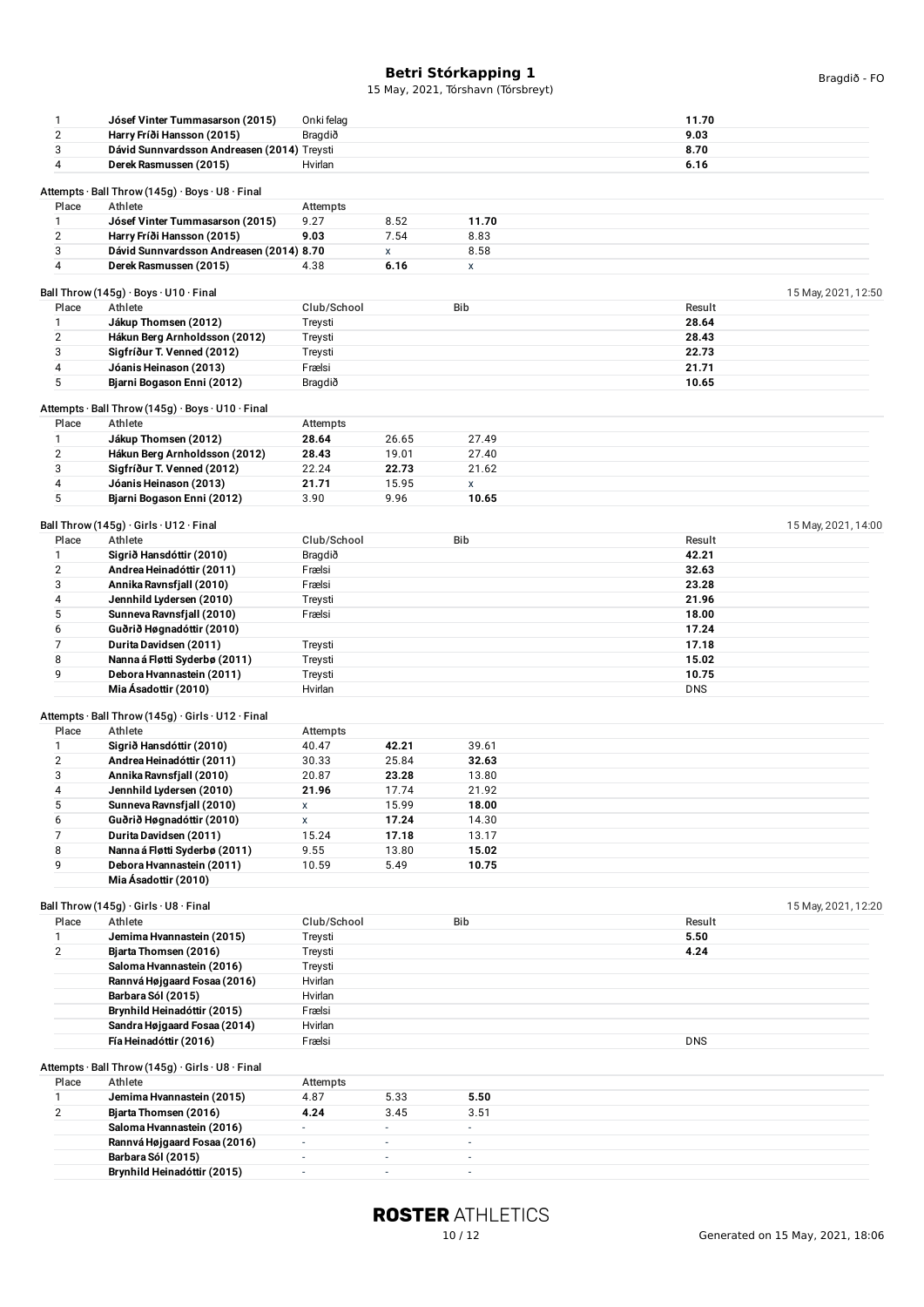| Place                   | Sandra Højgaard Fosaa (2014)<br>Fía Heinadóttir (2016)<br>Ball Throw (145g) $\cdot$ Girls $\cdot$ U10 $\cdot$ Final<br>Athlete | $\sim$<br>÷.             | $\overline{\phantom{a}}$ | 15 May, 2021, Tórshavn (Tórsbreyt)<br>÷, |            | Bragdið - FO        |
|-------------------------|--------------------------------------------------------------------------------------------------------------------------------|--------------------------|--------------------------|------------------------------------------|------------|---------------------|
|                         |                                                                                                                                |                          |                          |                                          |            |                     |
|                         |                                                                                                                                |                          |                          |                                          |            |                     |
|                         |                                                                                                                                |                          | $\sim$                   |                                          |            |                     |
|                         |                                                                                                                                |                          |                          |                                          |            | 15 May, 2021, 12:50 |
|                         |                                                                                                                                | Club/School              |                          | <b>Bib</b>                               | Result     |                     |
| 1                       | Ró Apolonia Hansdóttir (2012)                                                                                                  | Bragdið                  |                          |                                          | 22.74      |                     |
| $\overline{2}$          | Emma Sigtórsdóttir Petersen (2012)                                                                                             | Frælsi                   |                          |                                          | 14.74      |                     |
| 3                       | Ruth Jógvansdóttir Gardar (2012)                                                                                               | Frælsi                   |                          |                                          | 14.05      |                     |
| 4                       | Heiðrun Leo Vang (2013)                                                                                                        | Bragdið                  |                          |                                          | 13.76      |                     |
| 5                       | Amalia Høgnadóttir (2012)                                                                                                      |                          |                          |                                          | 12.65      |                     |
| 6<br>$\overline{7}$     | Emily Thomsen (2013)                                                                                                           | Treysti                  |                          |                                          | 12.61      |                     |
|                         | Vera Lilja H. Róadóttir (2012)                                                                                                 | Bragdið                  |                          |                                          | 9.92       |                     |
|                         | Attempts $\cdot$ Ball Throw (145g) $\cdot$ Girls $\cdot$ U10 $\cdot$ Final                                                     |                          |                          |                                          |            |                     |
| Place                   | Athlete                                                                                                                        | Attempts                 |                          |                                          |            |                     |
| $\mathbf{1}$            | Ró Apolonia Hansdóttir (2012)                                                                                                  | 19.52                    | 22.74                    | 16.82                                    |            |                     |
| $\overline{2}$          | Emma Sigtórsdóttir Petersen (2012)                                                                                             | 14.74                    | 8.50                     | 9.27                                     |            |                     |
| 3                       | Ruth Jógvansdóttir Gardar (2012)                                                                                               | 13.73                    | 9.49                     | 14.05                                    |            |                     |
| 4                       | Heiðrun Leo Vang (2013)                                                                                                        | 10.83                    | 13.76                    | 12.95                                    |            |                     |
| 5                       | Amalia Høgnadóttir (2012)                                                                                                      | 11.94                    | 12.65                    | X                                        |            |                     |
| 6                       | Emily Thomsen (2013)                                                                                                           | $\pmb{\mathsf{x}}$       | 7.42                     | 12.61                                    |            |                     |
| $\overline{7}$          | Vera Lilja H. Róadóttir (2012)                                                                                                 | $\pmb{\mathsf{x}}$       | 9.12                     | 9.92                                     |            |                     |
|                         | Ball Throw · Mixed Youth · U8 · Final                                                                                          |                          |                          |                                          |            | 15 May, 2021, 12:20 |
| Place                   | Athlete                                                                                                                        | Club/School              |                          | <b>Bib</b>                               | Result     |                     |
| 1                       | $\vec{C}$ Jósef Vinter Tummasarson (2015)                                                                                      | Onki felag               |                          |                                          | 11.70      |                     |
| $\overline{2}$          | $\circlearrowleft$ Harry Fríði Hansson (2015)                                                                                  | Bragdið                  |                          |                                          | 9.03       |                     |
| 3                       | O Dávid Sunnvardsson Andreasen (2 Treysti                                                                                      |                          |                          |                                          | 8.70       |                     |
| 4                       | $\circ$ Derek Rasmussen (2015)                                                                                                 | Hvirlan                  |                          |                                          | 6.16       |                     |
| 5                       | Q Jemima Hvannastein (2015)                                                                                                    | Treysti                  |                          |                                          | 5.50       |                     |
| 6                       | C Bjarta Thomsen (2016)                                                                                                        | Treysti                  |                          |                                          | 4.24       |                     |
|                         | C Saloma Hvannastein (2016)                                                                                                    | Treysti                  |                          |                                          |            |                     |
|                         | Q Rannvá Højgaard Fosaa (2016)                                                                                                 | Hvirlan                  |                          |                                          |            |                     |
|                         | $\circ$ Barbara Sól (2015)                                                                                                     | Hvirlan                  |                          |                                          |            |                     |
|                         | O Brynhild Heinadóttir (2015)                                                                                                  | Frælsi                   |                          |                                          |            |                     |
|                         | C Sandra Højgaard Fosaa (2014)                                                                                                 | Hvirlan                  |                          |                                          |            |                     |
|                         | C Fía Heinadóttir (2016)                                                                                                       | Frælsi                   |                          |                                          | <b>DNS</b> |                     |
|                         |                                                                                                                                |                          |                          |                                          |            |                     |
|                         | Attempts · Ball Throw · Mixed Youth · U8 · Final                                                                               |                          |                          |                                          |            |                     |
| Place                   | Athlete                                                                                                                        | Attempts                 |                          |                                          |            |                     |
| 1                       | $\circ$ Jósef Vinter Tummasarson (2015)                                                                                        | 9.27                     | 8.52                     | 11.70                                    |            |                     |
| $\overline{2}$          | C Harry Fríði Hansson (2015)                                                                                                   | 9.03                     | 7.54                     | 8.83                                     |            |                     |
| 3                       | O Dávid Sunnvardsson Andreasen (2 8.70                                                                                         |                          | X                        | 8.58                                     |            |                     |
| 4                       | $\circ$ Derek Rasmussen (2015)                                                                                                 | 4.38                     | 6.16                     | X                                        |            |                     |
| 5                       | Q Jemima Hvannastein (2015)                                                                                                    | 4.87                     | 5.33                     | 5.50                                     |            |                     |
| 6                       | C Bjarta Thomsen (2016)                                                                                                        | 4.24                     | 3.45                     | 3.51<br>÷.                               |            |                     |
|                         | ♀ Saloma Hvannastein (2016)                                                                                                    | $\overline{\phantom{a}}$ | $\overline{\phantom{a}}$ |                                          |            |                     |
|                         | O Rannvá Højgaard Fosaa (2016)                                                                                                 | $\overline{\phantom{a}}$ | $\overline{\phantom{a}}$ | -                                        |            |                     |
|                         | $\circ$ Barbara Sól (2015)                                                                                                     | $\overline{\phantom{a}}$ | $\overline{\phantom{a}}$ | $\overline{\phantom{a}}$                 |            |                     |
|                         | P Brynhild Heinadóttir (2015)                                                                                                  | $\overline{\phantom{a}}$ | $\overline{\phantom{a}}$ | $\overline{\phantom{a}}$                 |            |                     |
|                         | C Sandra Højgaard Fosaa (2014)                                                                                                 | $\sim$                   | $\overline{\phantom{a}}$ | $\overline{\phantom{a}}$                 |            |                     |
|                         | ♀ Fía Heinadóttir (2016)                                                                                                       | $\overline{\phantom{a}}$ | ÷,                       |                                          |            |                     |
|                         | Ball Throw · Mixed Youth · U10 · Final                                                                                         |                          |                          |                                          |            | 15 May, 2021, 12:50 |
| Place                   | Athlete                                                                                                                        | Club/School              |                          | Bib                                      | Result     |                     |
| 1                       | $\circlearrowleft$ Jákup Thomsen (2012)                                                                                        | Treysti                  |                          |                                          | 28.64      |                     |
| $\overline{\mathbf{c}}$ | O Hákun Berg Arnholdsson (2012)                                                                                                | Treysti                  |                          |                                          | 28.43      |                     |
| 3                       | ORó Apolonia Hansdóttir (2012)                                                                                                 | Bragdið                  |                          |                                          | 22.74      |                     |
| 4                       | $\circlearrowleft$ Sigfríður T. Venned (2012)                                                                                  | Treysti                  |                          |                                          | 22.73      |                     |
| 5                       | $\vec{C}$ Jóanis Heinason (2013)                                                                                               | Frælsi                   |                          |                                          | 21.71      |                     |
| 6                       | O Emma Sigtórsdóttir Petersen (2012)                                                                                           | Frælsi                   |                          |                                          | 14.74      |                     |
| $\overline{7}$          | Q Ruth Jógvansdóttir Gardar (2012)                                                                                             | Frælsi                   |                          |                                          | 14.05      |                     |
| 8                       | C Heiðrun Leo Vang (2013)                                                                                                      | Bragdið                  |                          |                                          | 13.76      |                     |

Attempts · Ball Throw · Mixed Youth · U10 · Final<br>Place Athlete

12 **Vera Lilja H. Róadóttir (2012)** Bragdið **9.92**

9 **Amalia Høgnadóttir (2012) 12.65** 10 **Emily Thomsen (2013)** Treysti **12.61** 11 **Bjarni Bogason Enni (2012)** Bragdið **10.65**

Attempts